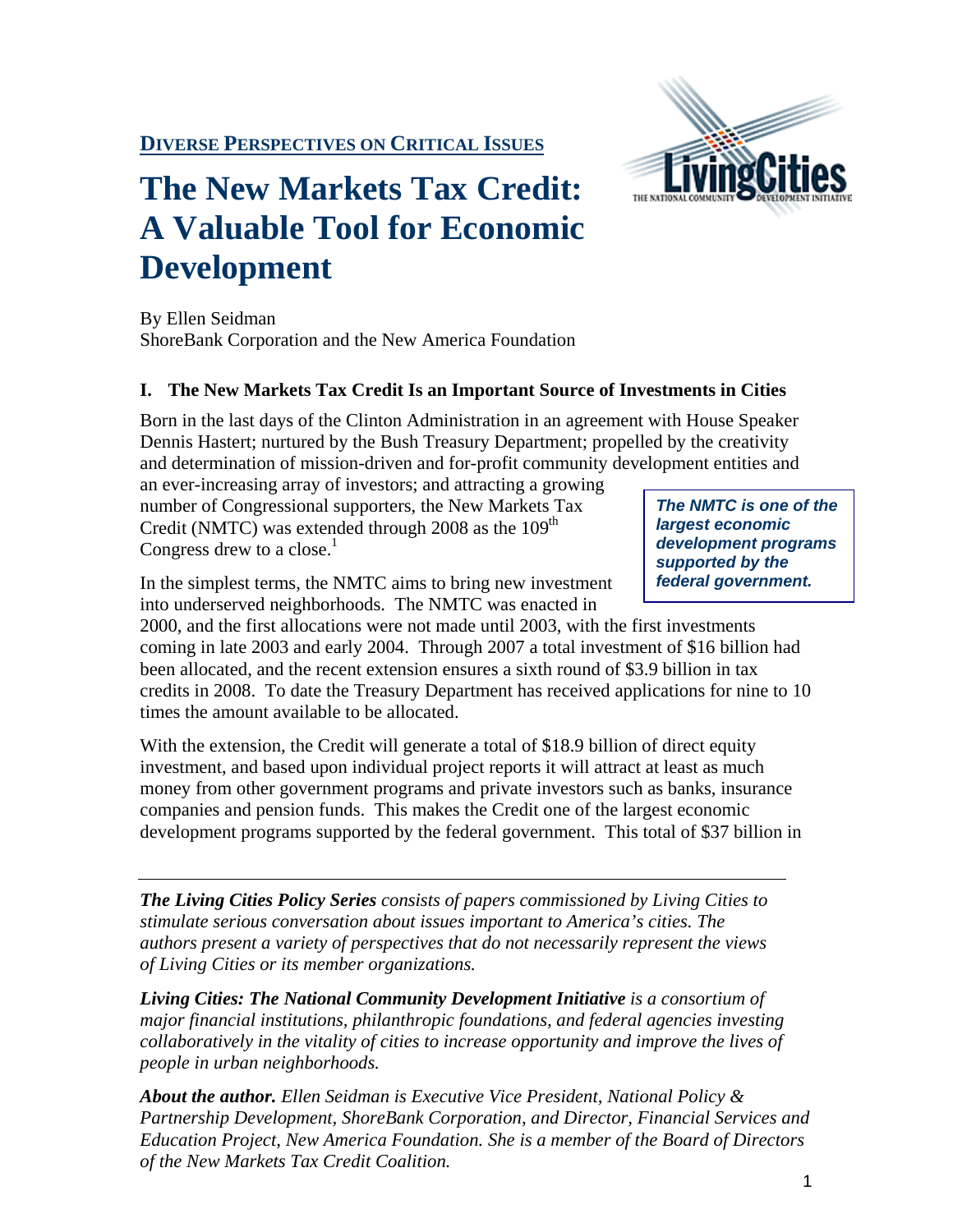economic stimulation will have been achieved at a total cost to the federal government of less than \$7 billion. $2$ 

Much of the investment generated by the Credit has been and is targeted toward cities. For example, of the most recent round of \$4.1 billion of credits allocated, 59 percent of investments are expected to be made in metropolitan areas with populations over 1 million, and an additional 23 percent in smaller metropolitan areas.<sup>3</sup> The influence on the community sector is also large: through the first four rounds \$4.76 billion was allocated to mission-driven entities (certified Community Development Financial Institutions, including some banks, and other nonprofit organizations), dwarfing any other federal program in which they participate directly.<sup>4</sup>

# **II. The NMTC is Highly Flexible and Focused on Underserved Neighborhoods**

The NMTC's value lies in its extraordinary flexibility. It can be used with a variety of vehicles (equity, debt, mixes of the two, and even grants) to invest in nearly any type of business (except pure for-rent housing, financial institutions, development of intangibles, and a few specifically disfavored activities such as liquor stores, golf courses, and tanning parlors).

Taxpayers who make a "qualified equity investment" (QEI) receive a credit against income tax of 5 percent of the investment for each of the first three years, followed by a 6 percent credit for each of the next 4 years. A QEI must be made in a "qualified community development entity" (CDE), a taxable entity that has a "primary mission" of serving, or providing investment capital for, low-income communities or people; is accountable to community residents; and has been certified by the Community Development Financial Institutions Fund (CDFI Fund) of the U.S. Treasury Department.<sup>5</sup> The CDEs connect investors, which are in general for-profit entities that may not have an interest in the social aspects of the investments, with the communities in which the investments are made.

# *HOW IT WORKS: AN EXAMPLE*

*The CDFI Fund awards a tax credit allocation of, for example, \$1 million to a CDE. The CDE offers the tax credit to investors. Ten investors each invest \$100,000 in return for the tax credit.* 

*The total maximum New Market Tax Credit taken by these investors will be \$390,000. Each investor will realize a \$39,000 credit to be taken over a seven-year period; \$5,000 in each of the first three years and \$6,000 during each of the remaining four years.* 

The CDE in turn invests in one or more "qualified low-income community investments"  $(QLICI)$ , which usually translates into a debt or equity investment<sup>6</sup> in a "qualified active" low-income community business" (QLICB) operating in a "low-income community," as defined in the statute and regulations.<sup>7</sup> In the event that a previously eligible activity becomes ineligible, all previously claimed credits must be repaid with interest and penalties.

Like the Low-Income Housing Tax Credit (LIHTC), but unlike, for example, the Research and Development Tax Credit or the Historic Preservation Tax Credit, the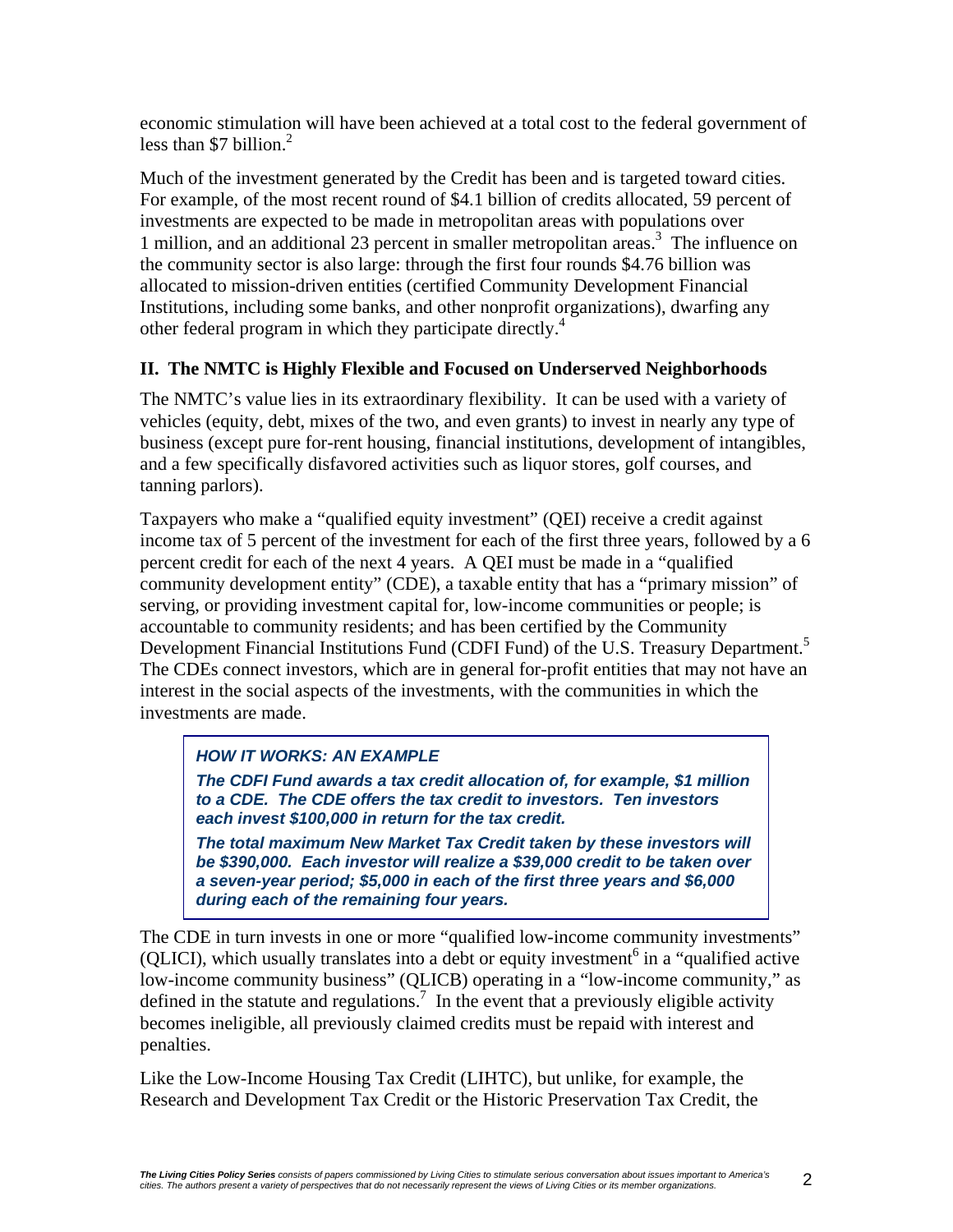NMTC is limited in total amount. Unlike the LIHTC, however, the credit amounts are allocated at the federal level—by the CDFI Fund—rather than by states. It should also be noted that the NMTC is a *shallow* subsidy. A project must generate enough of a return to be able to repay an investor's original investment, unlike the deeper Low-Income Housing Tax Credit subsidy, for which an investor's entire return often consists of tax  $\text{credits}$ .

The NMTC's flexibility and focus on underserved neighborhoods is the product of deliberate choices by several different bodies of federal policymakers. Details of these choices and a look at their effect on the implementation of the NMTC program can be found in Appendix B.

# **III.Project Examples**

The complexity of the NMTC meant that it got off to a slow start, the learning curve and startup costs were considerable, and the initial investments tended to be more conservative than recent activities supported by the Credit. As the Credit has evolved, however, so has its flexibility and ability to attract a wide range of interested parties. In fact, several large and ambitious projects are now underway or have already been completed using the NMTC. Some of these were "stuck" for years, unable to attract financing, until the Credit made them feasible. A few are described below. Many more are summarized in Appendix A.

#### *Mount Hope Community Center*

The Mt. Hope Housing Company (MHHC) has been working in the South Bronx since 1986, and today provides housing to nearly one in six residents of its community. It also operates recreation, cultural, educational, and social service programs. Demand for these programs is high, but for years these activities took place in scattered locations: church basements, storefronts, offices, or even on the sidewalks and streets.

To help bring all these services under a single roof, the National Development Council (NDC) provided MHHC with \$5 million in NMTCs, attracting investment from Citibank and Deutsche Bank, with additional support from the city of New York. This equity investment was a key part of the nearly \$15 million in total project costs for a new community center. The structure itself will be a model of sustainability, built using local labor and providing permanent jobs. $9$  Cash flows from the mortgage on the facility will ensure a financial return to the project's investors.

# *East Baltimore Life Sciences Park*

East Baltimore Development, Inc. (EBDI) was formed in 2002 with the sole purpose of overseeing an \$800 million effort to revitalize an 80-acre site in East Baltimore, in what is today a high-poverty, high-crime neighborhood. The 20-acre Life Sciences Park is part of the initial phase of that effort. Located near the Johns Hopkins University Medical School and the Johns Hopkins Medical Institute, the Life Sciences Park is intended to foster an integrated research community and medical center dedicated to the advancement of biomedicine through collaboration among academic, government, and corporate scientists and clinicians. It will house 30 to 50 biotech companies, generating 4,000 to 6,000 jobs, a third of them for workers without college degrees.<sup>10</sup>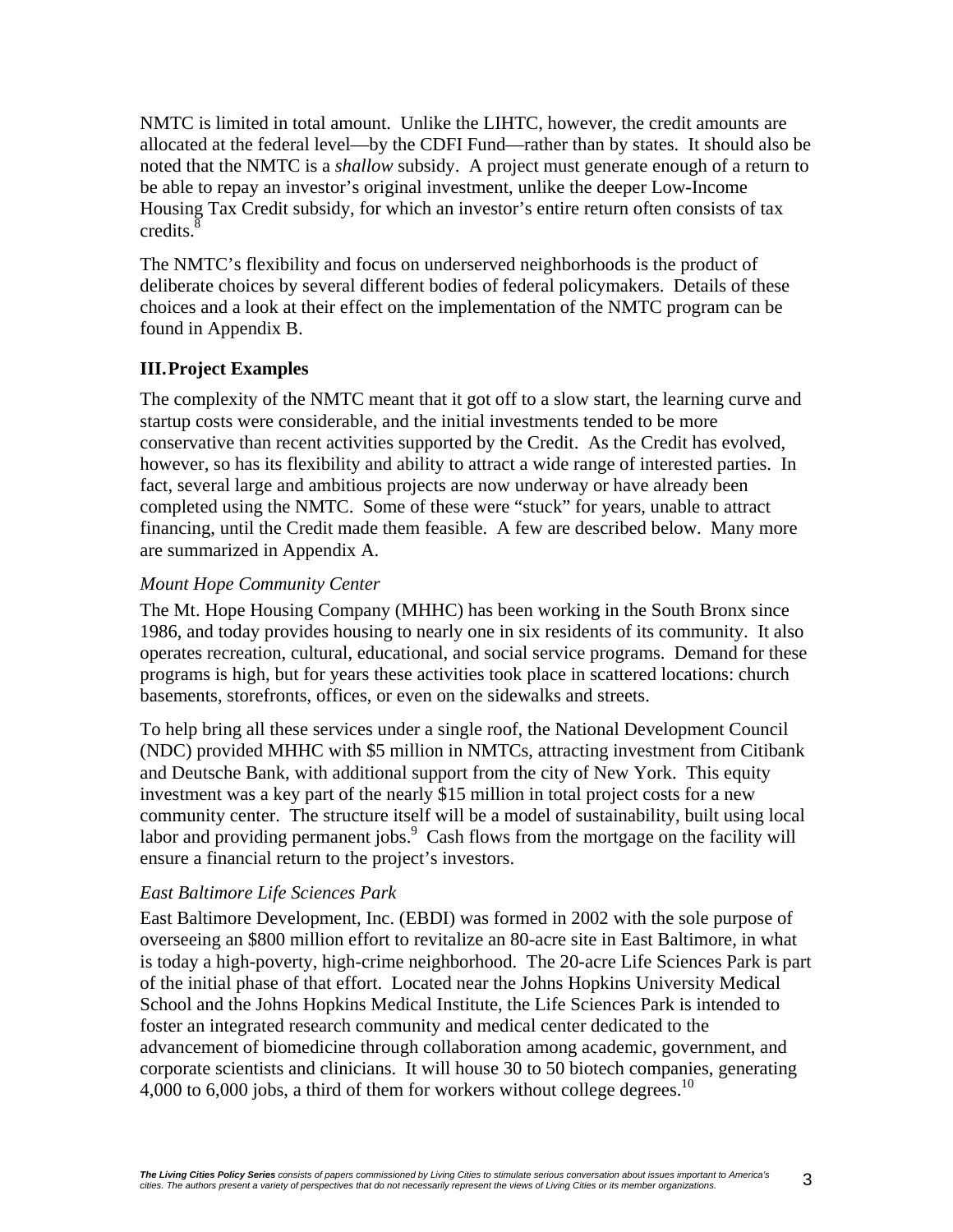The NMTC allocation of the Enterprise Social Investment Corporation (ESIC) New Markets Partners resulted in the infusion of \$18.9 million in working capital for the Life Sciences Park.<sup>11</sup> EBDI will use this working capital to fund a portion of the site acquisition and development. $^{12}$ 

#### *Midtown Global Market and Midtown Exchange Commons*

In Minneapolis, \$3.5 million in credits from LISC and the Midwest Minnesota CDC were used to create the Midtown Global Market in the former Sears Tower, situated in one of the city's most distressed but ethnically diverse neighborhoods. Local business owners and community groups from surrounding neighborhoods came together to create a redevelopment plan, working together on everything from layout to individual leasing decisions. The Market, which opened May 15, 2006, is an 80,000-square-foot public marketplace, where 50 local businesses offer a variety of internationally themed fresh and prepared foods. It supports local entrepreneurs and provides 200 permanent jobs. The NMTC was essential in lending this project initial credibility and helping it attract additional private investment.<sup>13</sup>

The Midtown Global Market is a portion of the Midtown Exchange commons. This larger project benefited from \$10 million of credits provided by the Community Reinvestment Fund (CRF). It includes corporate headquarters for Allina Health Systems (which moved from the suburbs into Minneapolis), hundreds of mixedincome housing units, and a new Sheraton hotel.

# **IV.Results so Far—Aggregate**

In 2003 ("Round 1"), allocations of \$2.5 billion of credits were made to 66 allocatees; in 2004 ("Round 2"), allocations of \$3.5 billion of credits were made to 63 allocatees; in 2005 ("Round 3"), \$2 billion in credits were allocated to 41 entities; and in 2006 ("Round 4"), 63 entities received allocations totaling \$4.1 billion, including a special \$600 million allocation to 13 entities working in the Gulf Opportunity Zone, a specially designated area in Southern Mississippi affected by Hurricanes Katrina, Rita, and Wilma.<sup>14</sup> Applications for "Round 5" allocations of a total of \$3.9 billion (including \$400 million for the GO Zone) were due February 28, 2007. A total of 258 applications were received, requesting \$27.9 billion in allocations. Awards will be made in fall 2007.

It is too early to evaluate the NMTC rigorously, in part because aggregate data about the Credit's use and effectiveness are difficult to obtain and tend to lag. The two major sources of current information are the CDFI Fund's Community Investment Impact System (CIIS) (which recently provided its first public information, covering investments made through the end of 2004); and the New Markets Tax Credit Coalition, which has conducted voluntary surveys of Round 1 and 2 allocatees and issued two reports. In January 2007, the Government Accountability Office published the second of three reports required by statute.15 The report focused primarily on NMTC investors, and concluded that:

*The results of our survey and statistical analysis are consistent with the NMTC program increasing investment in eligible low-income communities by the investors that participate in the program and with this investment coming primarily from funds shifted from other uses. Such a shift would*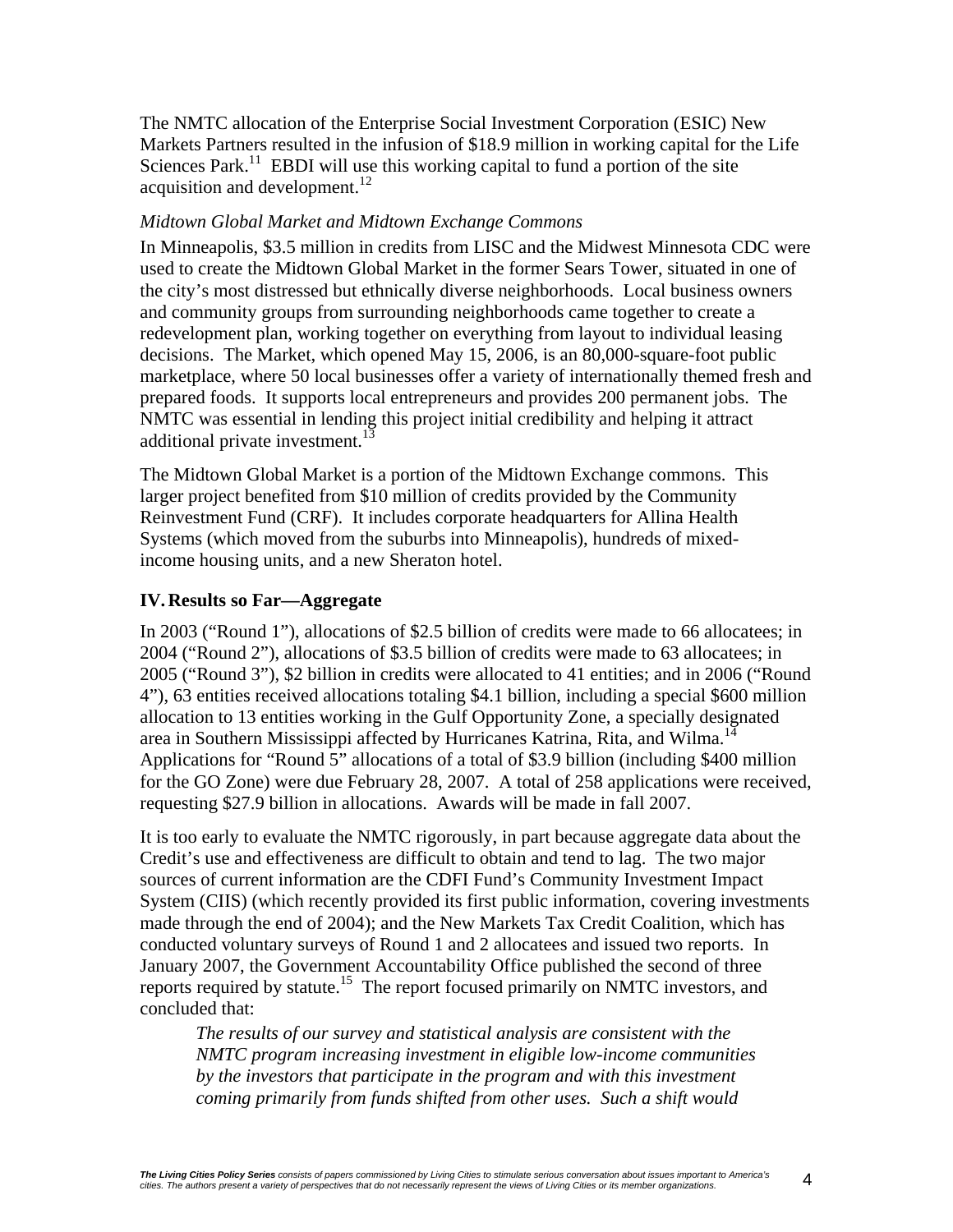*be one indicator that the NMTC program is effective because the NMTC sought to increase investment in eligible low-income communities. An estimated 64 percent of the NMTC investors reported that they increased the share of their investment budget for low-income communities because of the credit.* 

According to the GAO, as of December 2006 allocatees from the first three rounds (over which \$8 billion in credits were allocated) had raised \$5.3 billion through 1,381 qualified equity investments. As of the end of September 2005, allocatees had reported to the CDFI Fund 583 qualified investments totaling \$3.1 billion.<sup>16</sup>

More detailed data are also available from the CDFI Fund as of the end of 2004. At that time 53 allocatees, mainly from Round 1, had made \$1.151 billion in low-income community investments as follows:

- 75 percent was invested for real estate acquisition, construction, or rehabilitation (for a specific manufacturer or other business and for rental or for-sale housing);
- <sup>19</sup> percent was allocated for business fixed-asset financing or working capital;
- 5 percent was invested for other purposes, including business equity investment;
- 90 percent of the investments went to areas in high distress;
- 90 percent of the dollars were invested in metropolitan areas; and
- CDEs offered 97 percent of their financing on better-than-market rates and terms. $17$

The New Markets Tax Credit Coalition's most recent report (issued in May 2006) contains somewhat different, less universal, but more timely information. That report summarizes survey information from CDEs representing over half of the \$6 billion in allocations made in Rounds 1 and 2. The data indicate that CDEs are receiving credits and turning them into low-income community investments at a fast pace: by the end of 2005, CDEs had received legal commitments for investments for 89 percent of the Round 1 and 63 percent of the Round 2 allocations. Moreover, this capital is generally deployed in the field very quickly, with 89 percent invested within 6 months of receipt. By the end of 2006, the CDEs surveyed expected to have received QEIs for 90 percent of their allocations, and that all but 3 percent of that capital would be deployed. While most of this capital comes from banks (which are subject to the Community Reinvestment Act), more than a quarter of the CDEs reported investments from other types of financial and nonfinancial entities, as well as individuals.

Of the low-income community investments made by CDEs through 2006:

- 48 percent were loans for real estate development;
- 13 percent were equity investments in real estate development; and
- 38 percent (totaling more than \$630 million) were loans and equity investments in non–real estate businesses.

The real estate investments break down as follows:

- \$284 million for mixed-use developments;
- **S267** million for retail developments;
- **S188 million for community facilities;**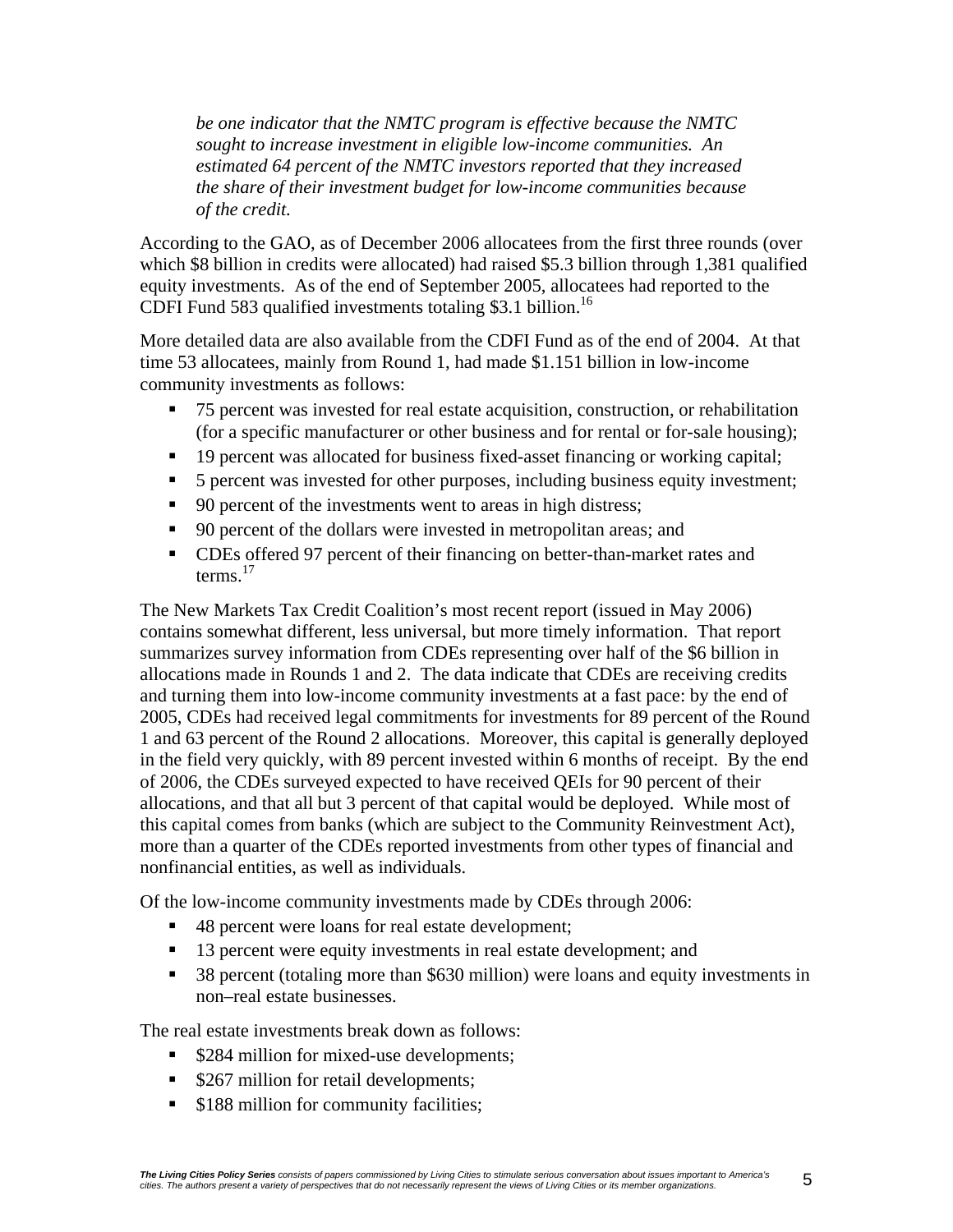- \$63 million for industrial and manufacturing facilities; and
- \$26 million for for-sale housing.

Consistent with the Fund's data, the CDEs reported that 96 percent of their investments were in communities in high distress, and that they are finding many creative ways to use credits to fill gaps in the conventional market and provide additional benefits to the community. For example, some have required that those receiving QLICIs provide jobs that meet specific quality standards or offer other services to low-income communities.<sup>18</sup>

# **V. How Cities Can Make Effective Use of the NMTC**

While the NMTC passed some major milestones in 2006, including in particular the oneyear extension and the first release of data from the CDFI Fund, there are still many opportunities to improve its implementation. And with over 80 percent of the allocation dollars expected to flow to metropolitan areas, cities have an opportunity to make far greater use of the program.

#### *Attracting investment*

The NMTC's history and terms dictate that its impact on low-income communities and their residents will be primarily market-driven. While the allocation process can focus attention on particular goals (for example, on the creation of jobs for low-income people or businesses in low-income communities), both allocatees and investors must be able to find or develop investments with acceptable returns. Therefore, city officials can play a critical role in helping to identify and cultivate investment opportunities.

Cities can most effectively attract investment by:

- Recognizing the highly competitive nature of NMTC investments and working to attract investments that match cities' development priorities.
- Understanding and promoting the advantage the NMTC gives city investments over investments elsewhere.
- Combining NMTC allocations with local funds and tax advantages, both for specific projects and for city priorities such as effective job training, for-sale workforce housing, or environmentally friendly construction.
- Making their own programs as flexible as possible to make it easy to combine them with NMTCs.<sup>19</sup>
- Being aware that there is a market for NMTC investments, and that all of their policies—in particular those relating to the taxation of unincorporated business entities—conspire to make investing in some cities more attractive than in others.20

# *Focusing on cities' desired goals*

As a program that aims to bring new investment into underserved neighborhoods, at the very least the NMTC has meant that investments that might have been made anyway are executed more quickly, better, and with more direct benefit to the community. But many argue that a more appropriate test—a difficult one in any context—is whether the investment would have been made "but for" the Credit. $^{21}$  Especially in the earliest rounds, when there was a rush to get projects moving (an imperative to some extent caused by the allocation process itself, which makes eligibility for subsequent rounds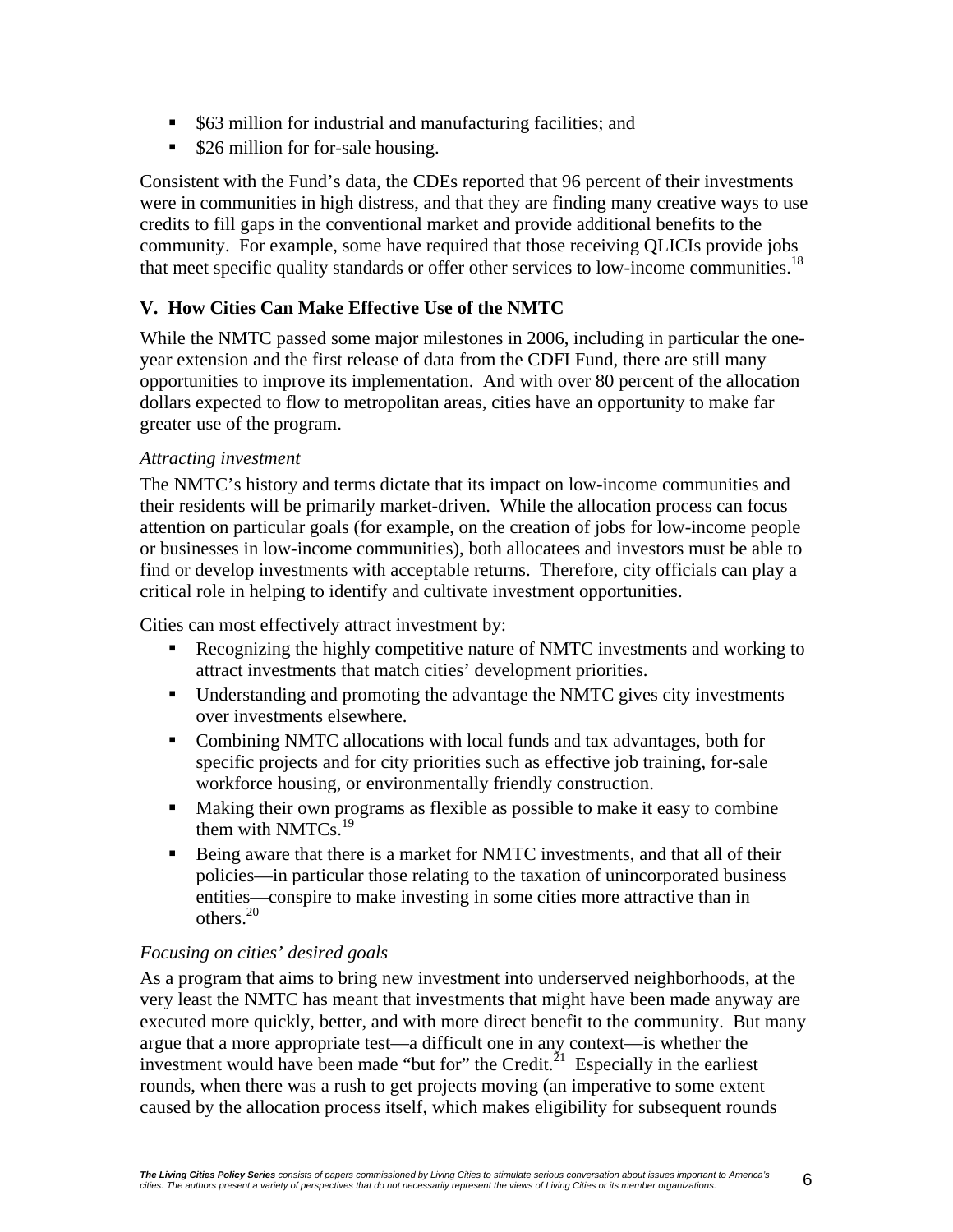dependent on deployment of earlier allocations), some projects were questioned either on a "but for" or an impact basis. In fact many of those early projects had been "stuck in limbo" for lack of financing for years, a strong suggestion that the Credit met the "but for" test.

But is more investment the only impact cities are looking for? The NMTC can be put to many uses, and forthcoming evaluations will attempt to capture its effect on business ownership; temporary (24-month or less) and full-time jobs; community facility capabilities; real estate developed and rental costs; and housing units developed and their affordability. Assuming these can be effectively measured, cities can further focus on other desired outcomes and the means to measure progress.

It is likely, for example, that a successful, transformative project on the edge of a downtown will raise property values and may accelerate gentrification. Is that a desired effect or a negative consequence? Cities need to consider the benefit to community residents of jobs that are created and retained, and consider how community residents are involved in important decisions. They should consider how bringing long-awaited services into underserved neighborhoods—decent grocery stores, banks and credit unions, quality health care, opportunities for arts and music education, and even sit-down restaurants—should be valued, and how to improve the traditionally low-wage level of the jobs associated with these services. Larger cities may want to follow the lead of cities such as Council Bluffs, Iowa, and La Crosse, Wisconsin, and use the Credit to attract and hold manufacturing and industrial firms, whose jobs frequently pay better than those in the service sector.

Cities can focus the NMTC on desired goals by:

- Developing a local consensus around what advantages they hope to gain from the NMTC for the city as a whole and its underserved neighborhoods in particular.
- Working closely with allocatees and those in whom they invest to ensure that implementation follows this consensus, and that the investment redounds to the benefit of the surrounding area.
- Working with the CDFI Fund and Congress to ensure that the priorities they set are captured in evaluation methods and supported by federal decisions.

# *Extending the Credit*

The Credit's recent one-year extension is a signal of congressional approval of the Credit's performance to date. However, because the extension covers only a single year, continuation of the Credit will require constant attention by supporters. The need is exemplified by the fact that President Bush's Budget for Fiscal Year 2008 does not request extension of the Credit.<sup>22</sup> Extensions will require that supporters continue to improve the Credit's effectiveness (both in pricing and impact), ensure that evaluations of the Credit both measure the right things and are fair and complete, and inform Members of Congress of successful NMTC projects in their districts. Support for the Credit to date, especially in the Senate, has been led by Members from rural states, $^{23}$  and it will be important that urban and rural areas continue to make common cause to retain and enhance the Credit.

Additional issues concerning the use of the NMTC are discussed in Appendix C.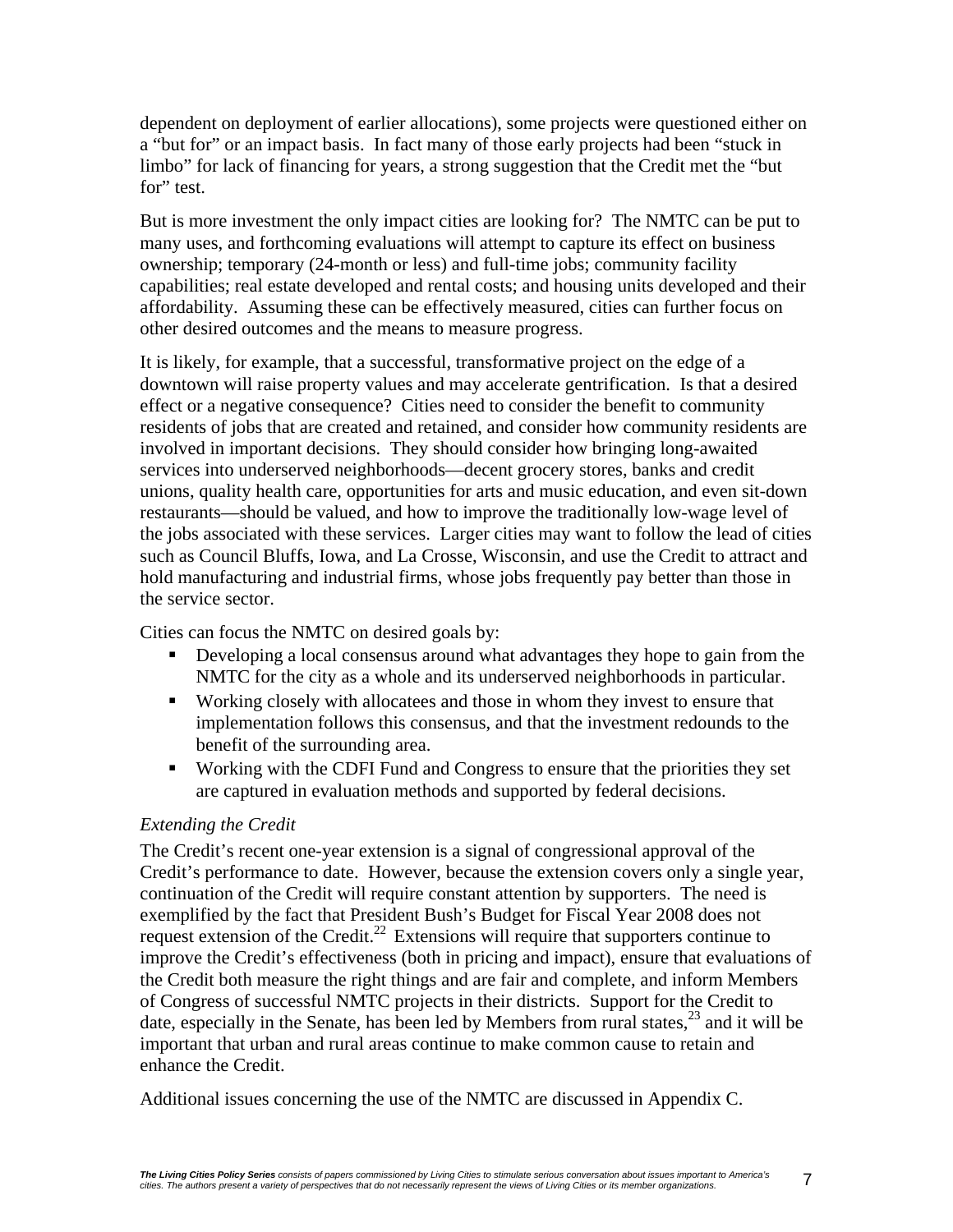#### **VI.Conclusion**

In an era of declining federal resources dedicated to economic development, the New Markets Tax Credit stands out as a success story and a particular boon for metropolitan areas, which have received the majority of credits to date. Despite its complexity and initial doubts about whether it could be effectively implemented, it has shown signs of providing an important extra boost to many types of development in underserved urban and rural communities. As the program has developed, participants have become bolder and more creative in their uses of the Credit, and pushed more of the Credit's limited subsidy into severely distressed communities, and into community facilities and local businesses.

Like any social and economic program run through the tax code, it is possible to think of ways to target the NMTC more accurately or simplify the application process. But almost all such "fixes" would either substantially increase the cost of the Credit or risk decreasing the breadth of its support. Instead, cities and local officials can use targeted incentives, locally integrated programs, and clearly stated goals to help ensure that NMTC projects meet their own priorities. Doing so will not only meet city goals today but also point the way to the Credit's continuation, expansion, and improvement.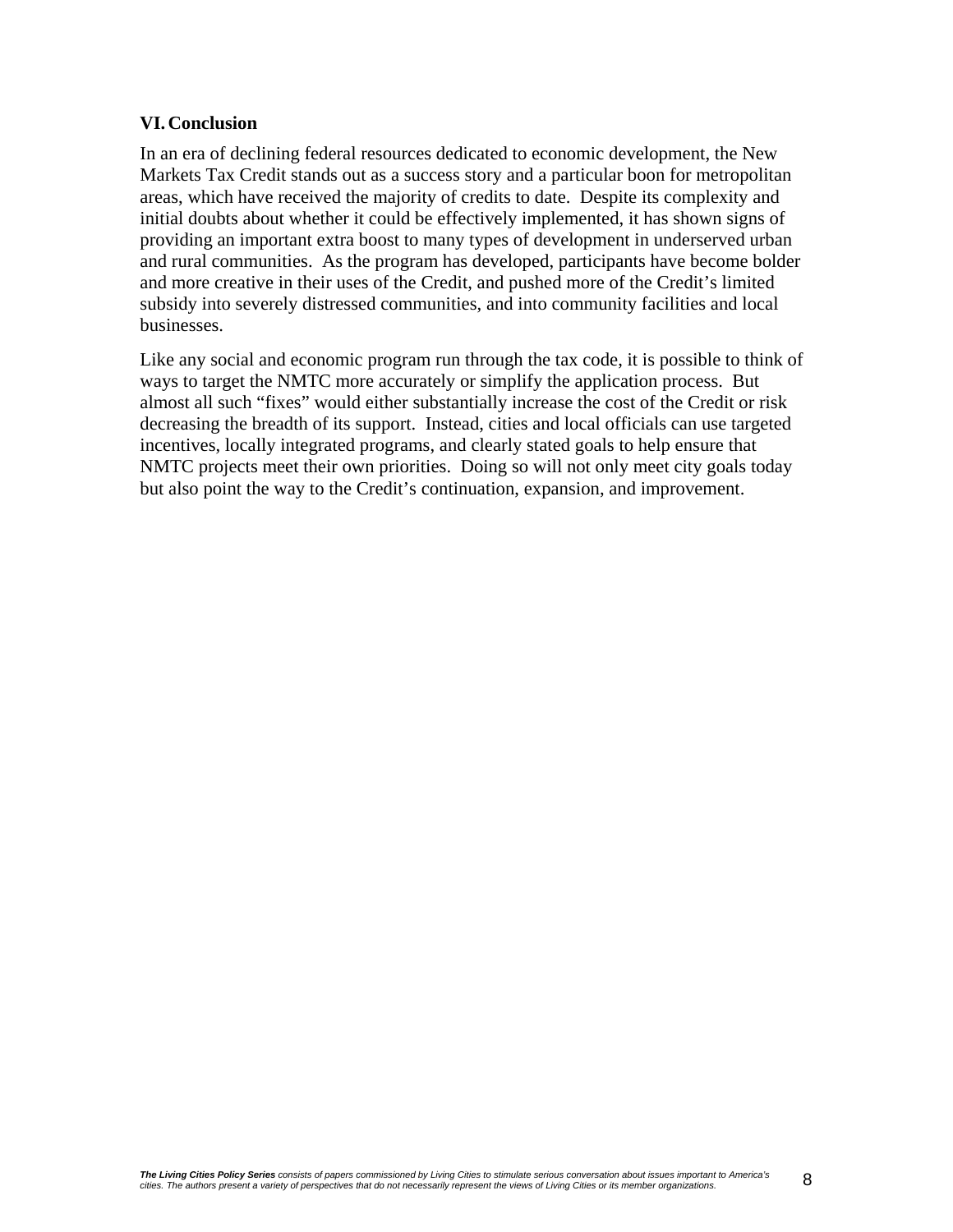# **VII. Resources**

*Web sites*  CDFI Fund: www.cdfifund.gov

Community Reinvestment Fund (presentations): www.crfusa.com/section.asp?sectionID=83

New Markets Tax Credit Coalition: www.newmarketstaxcreditcoalition.org

Novogradac & Company LLP New Markets Tax Credit Resource Center: www.novoco.com/new\_markets/index.php

#### *Publications*

Armistead, P. Jefferson, "New Markets Tax Credits: Issues and Opportunities," (2005), available at www.prattcenter.net/pubs/nmtc-report.pdf.

Barr, Michael, "Access to Financial Services in the  $21<sup>st</sup>$  Century: Five Opportunities for the Bush Administration and the  $107<sup>th</sup>$  Congress," (2001) available at www.brookings.edu/es/urban/capitalxchange/article4.htm.

Daniels, Belden Hull and Nixon, James Hurd, "Making Markets Work for Inner City Revitalization," (2003), available at www.economic-innovation.com/papers.htm.

Federal Reserve Bank of Cleveland, "The New Markets Tax Credit Program: Will It Live Up to Its Potential?", CR Forum (Fall 2003), available at www.clevelandfed.org/CommAffairs/CRForum/index.htm.

Federal Reserve Bank of San Francisco, *Community Investment Review*, Vol. 1, Issue 1 (2005), available at www.frbsf.org/publications/community/review/122005/index.html, including the following articles:

- Rubin, Julia S. and Stankiewicz, Gregory M., "The New Markets Tax Credit Program: A Midcourse Assessment"
- Armistead, P. Jefferson, "Is the NMTC Making a Difference in Low-Income Communities?"
- Roberts, Benson F., "The Political History of and Prospects for Reauthorizing the New Markets Program"
- Taylor, Bob, "Investor Perspective: How to Evaluate the Purpose, People, and Projects for NMTC Investments"
- Bystry, Doug and Wells, Jeff, "How CDIFS are Winning Allocations and Using NMTC to Invest in Communities"
- Commentaries by Arthur A. Garcia, Mary Nelson and Cliff Kellogg

Forbes, Jennifer, "Using Economic Development Programs as Tools for Urban Revitalization: A Comparison of Empowerment Zones and New Markets Tax Credits," 2006 University of Illinois Law Review 177.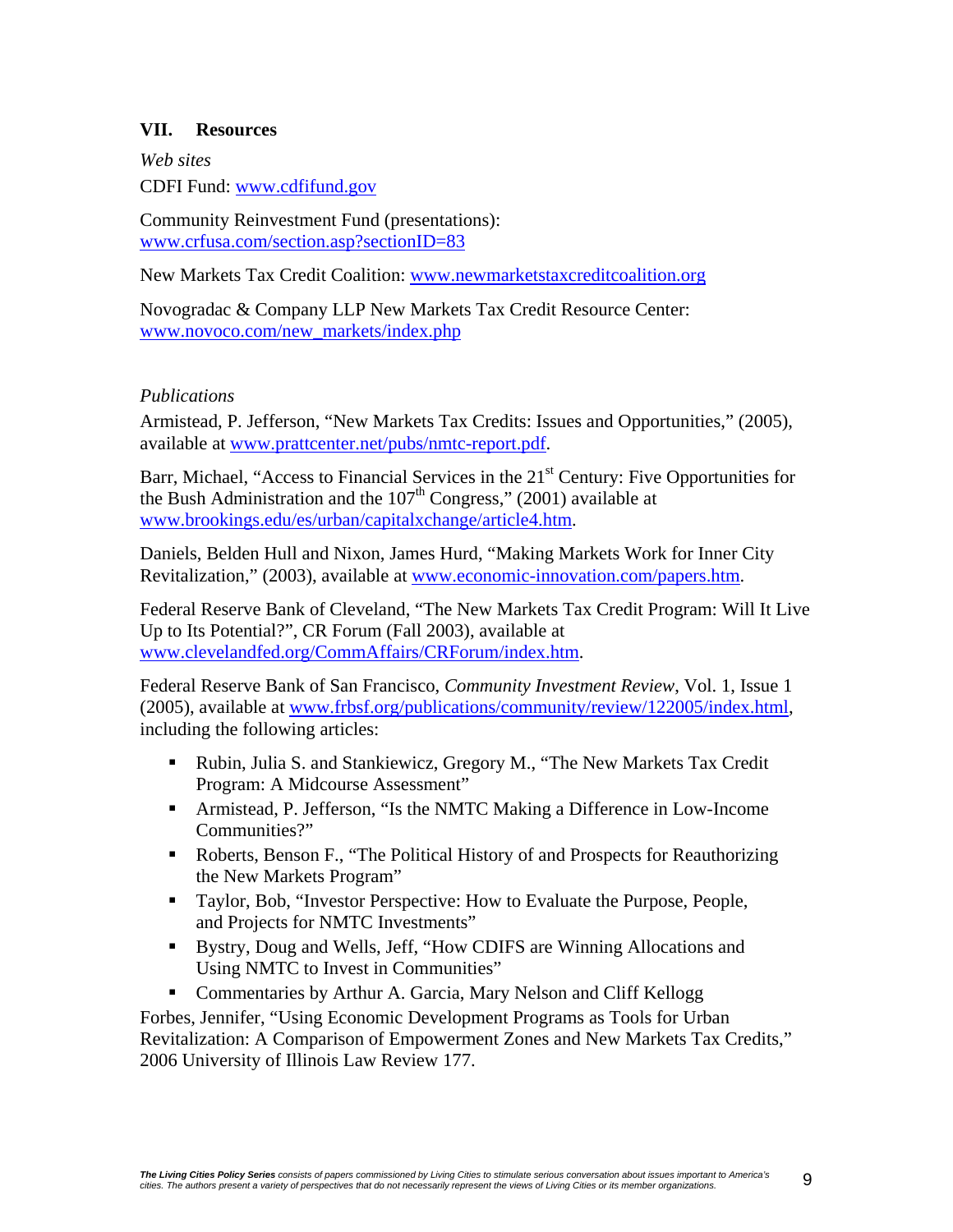Government Accountability Office, *New Markets Tax Credit: Progress Made in Implementation, But Further Actions Needed to Monitor Compliance*, (January 2004).

Government Accountability Office, *New Markets Tax Credit Appears to Increase Investment by Investors in Low-Income Communities, but Opportunities Exist to Better Monitor Compliance*, (January 2007).

New Markets Tax Credit Coalition, "New Markets Tax Credit: A Progress Report," (May 2005).

New Markets Tax Credit Coalition, "New Markets Tax Credit: Progress Report 2006," (May 2006).

Rubin, Julia S. and Stankiewicz, Gregory M., "Evaluating the Impact of Federal Community Economic Development Policies on Targeted Populations: The Case of the New Markets Initiatives of 2000," presented at the Federal Reserve System Biennial Research Conference on Sustainable Community Development (March 2003, revised July 2003), available at

www.chicagofed.org/cedric/files/2003\_conf\_paper\_session4\_rubin.pdf*.*

#### *Individuals*

Frank Altman CEO Mary Tingerthal Senior Vice President Community Reinvestment Fund 801 Nicollet Mall - Suite 1700 West Minneapolis, MN 55402 (800) 475-3050 **www.crfusa.com**

Mary Childs **Director** The National Development Council 708 Third Avenue Suite 710 New York, NY 10017 (212) 682-1106 **www.nationaldevelopmentcouncil. org**

Roz Ciulla Manager Key Community Development Corporation 127 Public Square Cleveland, Ohio 44114 (216) 689-4472 **www.key.com**

Linda Davenport Deputy Director of Policy and Programs Matt Josephs Program Manager CDFI Fund 601 Thirteenth Street, NW Suite 200, South Washington, DC 20005 (202) 622-8847 (Linda) (202) 622-9254 (Matt) **www.cdfifund.gov**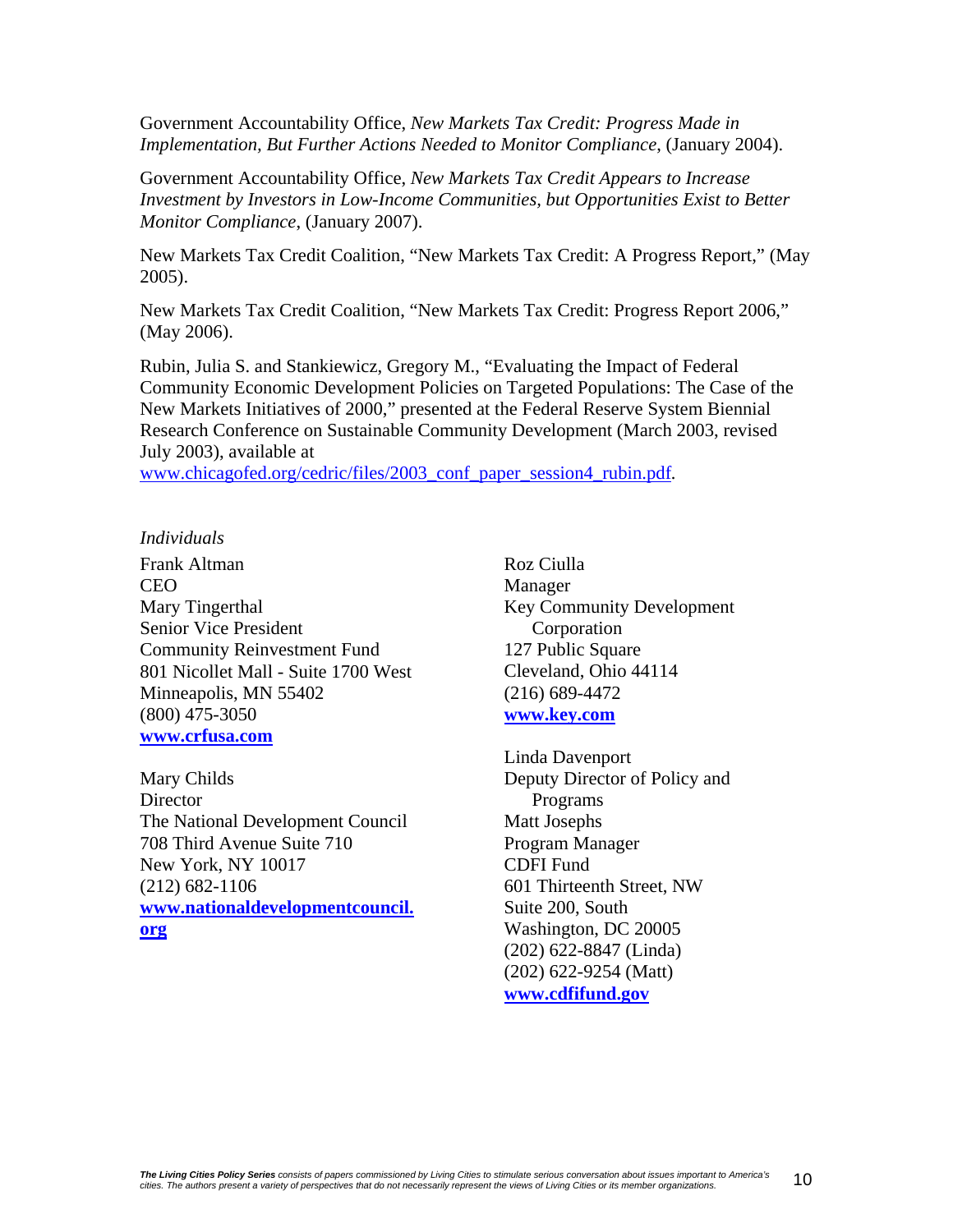Annie Donovan Chief Operating Officer NCB Capital Impact 2011 Crystal Drive Suite 800 Arlington, Virginia 22202 (202) 336-7680 **www.ncbdc.org**

Joseph L. Flatley Massachusetts Housing Investment Corporation President and CEO 70 Federal Street, 6th floor Boston, MA 02110 (617) 850-1028 **www.mhic.com** 

David McGrady Vice Chairman, Consultant City First Bank 1432 U Street NW Washington, DC 20009 (202) 243-7100 **www.cityfirstbank.com** 

Michael Novogradac Managing Partner Novogradac & Company LLP 246 First Street, 5th Floor San Francisco, CA 94105 (415) 356-8000 **www.novoco.com** 

Gary Perlow Principal Reznick Group 500 E. Pratt Street, Ste. 200 Baltimore, MD 21202 (410) 783-4900 **www.reznickgroup.com** 

Bob Rapoza President and Principal Alison Feighan Vice President and Partner New Markets Tax Credit Coalition/Rapoza Associates 1250 Eye Street, NW Suite 902 Washington, DC 20005 (202) 204-4500/(202) 393-5225 **www.newmarketstaxcredit coalition.org www.rapoza.org** 

Matt Reilein Vice President JP Morgan Chase 1 Chase Manhattan Plaza Fifth Floor New York, NY 10081 (800) 727-7375 **www.jpmorganchase.com** 

Buzz Roberts Senior Vice President of Policy and Program Development Local Initiatives Support Corporation (LISC) 501 Seventh Avenue New York, NY, 10018 (212) 455-9800 **www.lisc.org** 

Robert Poznanski President New Markets Support Company (an affiliate of LISC) 119 N. Church Street, Suite 201 Kalamazoo, MI 49007-3744 (269) 343-5472 x3 **rpoznanski@lisc.org**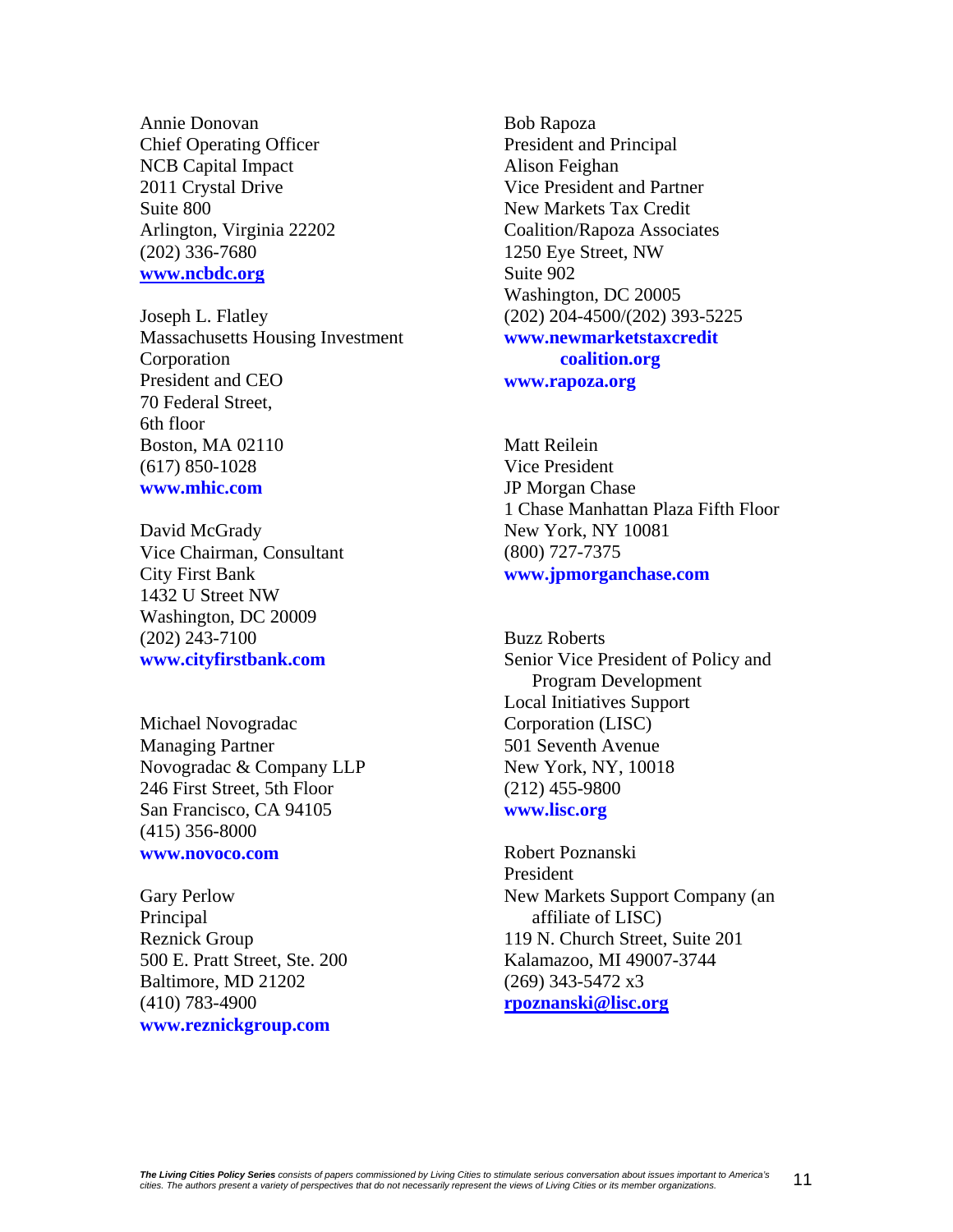# **APPENDIX A: EXAMPLE PROJECTS**

Both the reports of the New Markets Tax Credit Coalition,  $^{24}$  and some of the articles previously cited, $^{25}$  as well as the websites of allocatees, provide many stories about the uses of the NMTC. The projects below are activities in Living Cities locations that illustrate some of the Credit's breadth and power.

#### *Real estate developments in distressed areas*

 The Shops at Park Village: The Local Initiative Support Corporation (LISC), a CDFI, used its NMTC allocation to turn long-vacant land in one of Washington, D.C.'s poorest areas into 114,000 square feet of retail space, including the area's first full-service grocery store. It did so in partnership with investor Wachovia Bank, the East of the River Community Development Corporation (ERCDC), and for-profit developer William C. Smith. The redevelopment will create as many as 300 jobs in addition to providing long-needed goods and services. Moreover, the financing package provided with the Credit was structured to enable ERCDC to obtain an ownership interest in the project. This project had been stalled for many years before the Credit became available.

The Shops at Park Village development coordinates with the Town Hall Education, Arts and Recreation Center (THEARC), another project that benefited from the NMTC. Its credits came from City First Bank, a certified CDFI.

- King Lincoln Gateway and Point of Pride: These two redevelopment projects in Columbus, Ohio, have benefited from NMTC allocations to the Ohio Finance Fund, a certified Community Development Entity (CDE). King Lincoln is in Columbus's Empowerment Zone, and will generate 100 full-time jobs in addition to 132 construction jobs. Like Park Village, it had been stalled for years before the NMTC made the financing feasible. Point of Pride, an office/retail building, is the capstone of a coordinated public and private effort to stabilize the surrounding distressed community.
- Arbor Park Place: Credits supplied by Key Bank and Cleveland Development Advisors, Inc. were key to the redevelopment of a 39,000-square-foot blighted shopping center in a highly distressed neighborhood of East Cleveland. Various government entities, including the City of Cleveland; a nonprofit developer, New Village Corp.; and National City Community Development Corporation also participated. The shopping center now houses a new grocery store and a new branch of Key Bank, among other tenants. Without the NMTC the project would not have had adequate cash flow or debt service coverage to gain bank financing.
- Jubilee-Dudley Building: This project represents the first new construction of a commercial building in the Dudley Square neighborhood of Boston in forty years. The project's sponsor, the Jubilee Christian Church International, completed construction of this three-story office/retail complex in the spring of 2006. By February 2007, 72 percent of the Jubilee-Dudley Building had been leased and there were several prospects for the remaining space. The City of Boston tried to develop this long vacant site for more than a decade, but even with substantial city funding and an infusion of equity by the sponsor, the project still had a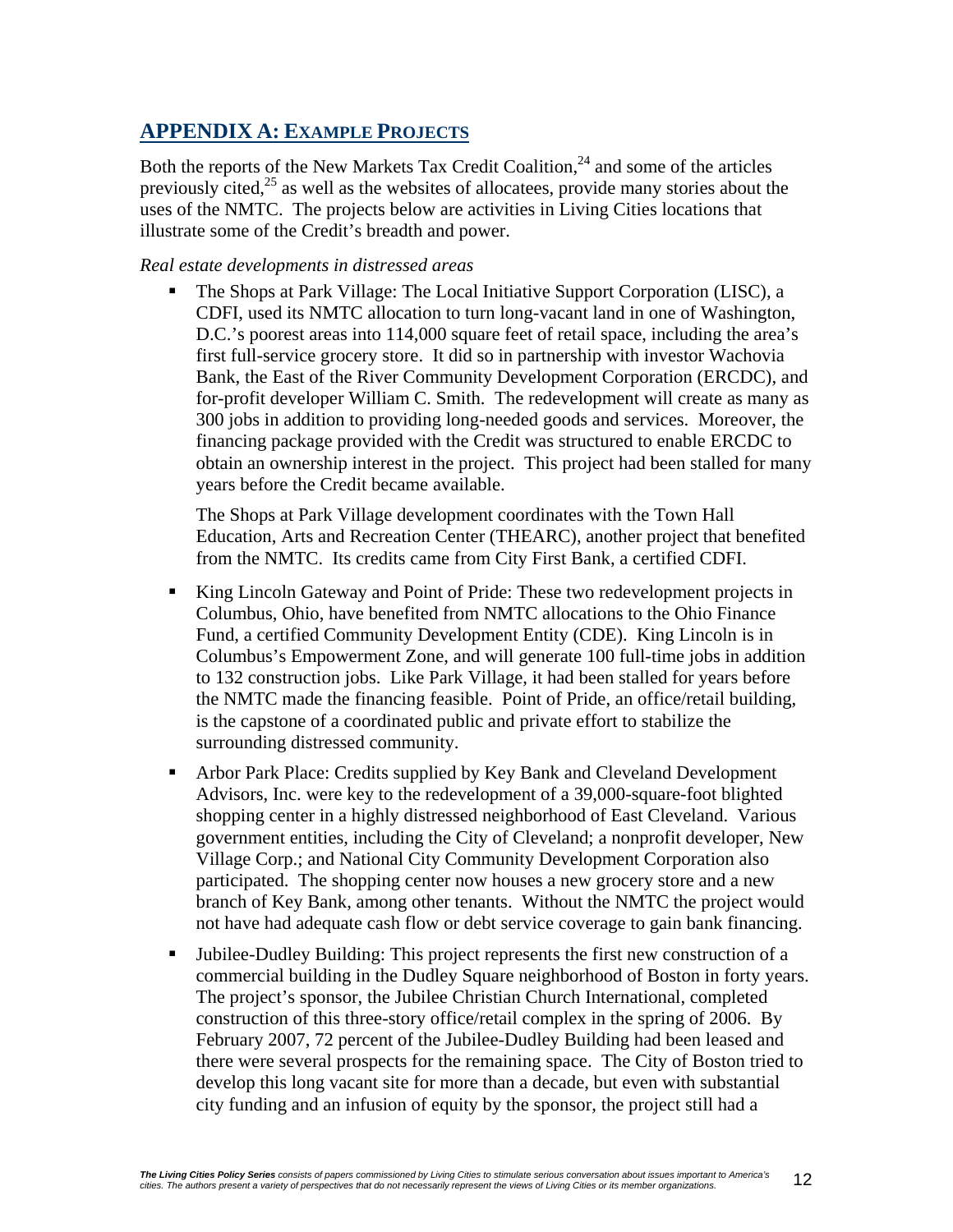substantial equity gap until Massachusetts Housing Investment Corporation provided \$7.4 million of New Markets Tax Credit financing. This project will bring a blighted and long vacant site back to productive use, and bring jobs and services to the Dudley Square community.

#### *Community facilities*

- Bethel New Life: The Bethel Center in Chicago (an NMTC project of the faithbased Bethel New Life community development corporation [CDC]) houses a childcare center, an employment-service facility, a community-technology center, and six commercial storefronts in a green building connected to a mass transit station. Among the tenants is the Community Savings Center, a partnership among Bethel New Life, Park Federal Savings Bank, and Thrivent Financial for Lutherans that brings both financial education and needed financial products to the neighborhood's low-income residents. The project also received assistance from the city and the state.
- University Preparatory Academy: NCB Capital Impact (the nonprofit affiliate of the National Consumer Cooperative Bank) made a \$3.2 million NMTC equity investment in the University Preparatory Academy (UPA) in Detroit. This investment allowed the charter school to prepay, at a substantially reduced price, its 30-year lease on a fully renovated building, with an option to buy the building at the end of the tax-credit period at 68 percent of its current price in today's dollars. This essentially enabled UPA to obtain a fully renovated building for an elementary school, without paying the costs of renovation.

Two-thirds of UPA's students qualify for free or reduced-price lunches. UPA's goal is to graduate at least 90 percent of each class and to have at least 90 percent of its graduates enroll in college or other post-secondary training. This would be a major feat in a city in which only 33 percent of ninth graders graduate and only 40 percent of graduates enroll in post-secondary institutions.

 Healthy California: This statewide initiative uses tax credits from Impact Community Capital (a San Francisco-based consortium of major insurance companies) to finance community health centers in low-income communities. One of the centers that has received funding is LifeLong Medical Care in Berkeley, the primary "safety net" provider of medical care to the uninsured in parts of the Bay Area. The funds will be used to purchase and rehabilitate a building in which LifeLong will consolidate operations.

#### *Housing and mixed-use development*

- Cleveland Housing Network: The Cleveland Housing Network is a partnership of the State of Ohio and City of Cleveland to help families with incomes as low as \$19,000 purchase their own homes. Using its NMTC allocation, Key Bank is providing a \$3 million revolving line of credit to CHN for the construction or rehabilitation of houses for sale.
- LaSalle Commercial Space Development: In Seattle, credits from the New Markets Support Company (an affiliate of LISC) are supporting the development of commercial space along with the Pike Place Senior Center. This project is part of a larger development that will renovate 40 affordable homes and create 24 new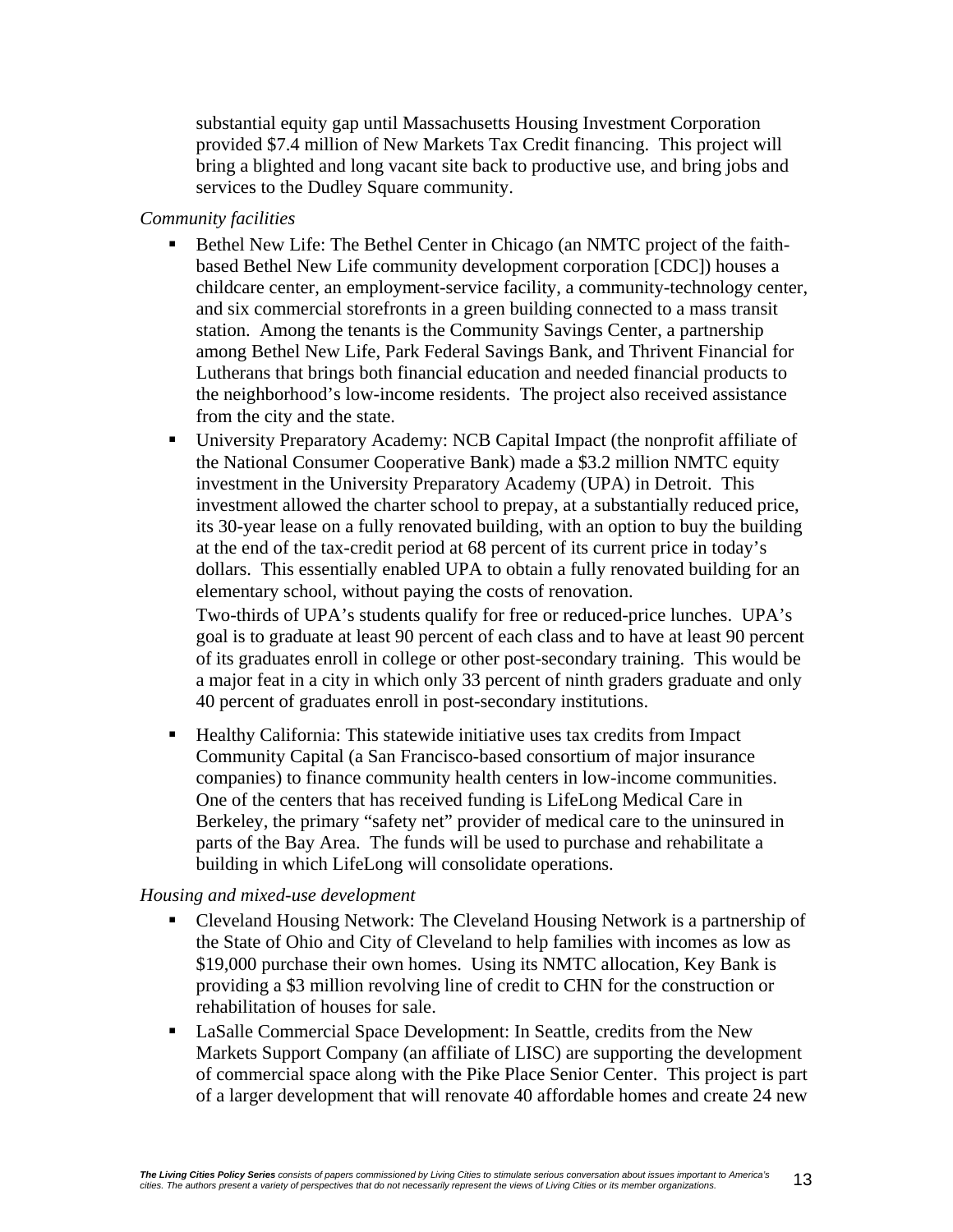ones. The housing construction is financed using Low Income Housing Tax Credits obtained by another LISC affiliate, the National Equity Fund.

 StreetSquash: In Harlem, New York, the National Development Council is using credits to develop within a condominium development a program that will provide academic tutoring, squash instruction, college preparation, community service, and mentoring for over 1,000 Harlem public school students annually. NMTC-generated funds will help build an 18,000-square-foot facility containing eight squash courts, four classrooms, a library, a workout area, a locker room, and administrative offices.

#### *Business investment*

- Lena's Food Market: In Milwaukee, NMTCs will be used to enable minorityowned Lena's Food Market to open a fourth supermarket, a warehouse, and additional retail space, creating 145 jobs. Credit allocations came through the Wisconsin Housing and Economic Development Authority, Legacy Bancorp (a bank CDFI), and Impact Seven (a loan fund CDFI).
- Tortilla factories: In Minneapolis and in Hayward, California, in the Bay Area, the Community Reinvestment Fund has used its NMTC allocation to finance tortilla factories' purchase of new buildings for expansion. The locally owned businesses receiving this help are all located in low-income neighborhoods. La Mexicana Tortilla Factory, a family-run business started in 1965, was able to purchase a new warehouse close to its factory site, improving distribution, adding jobs, and lowering costs.
- Jackie Blu Wigs: One of the smallest NMTC investments, an \$82,000 loan through the Community Reinvestment Fund and the Minneapolis community Planning and Economic Development agency, combined with a \$100,000 loan from a local bank, allowed Jacqueline Hamilton to buy a building to expand a successful wig-making and styling business serving, among others, women coping with cancer and hair loss. The building has two street-level retail spaces and a two-bedroom apartment.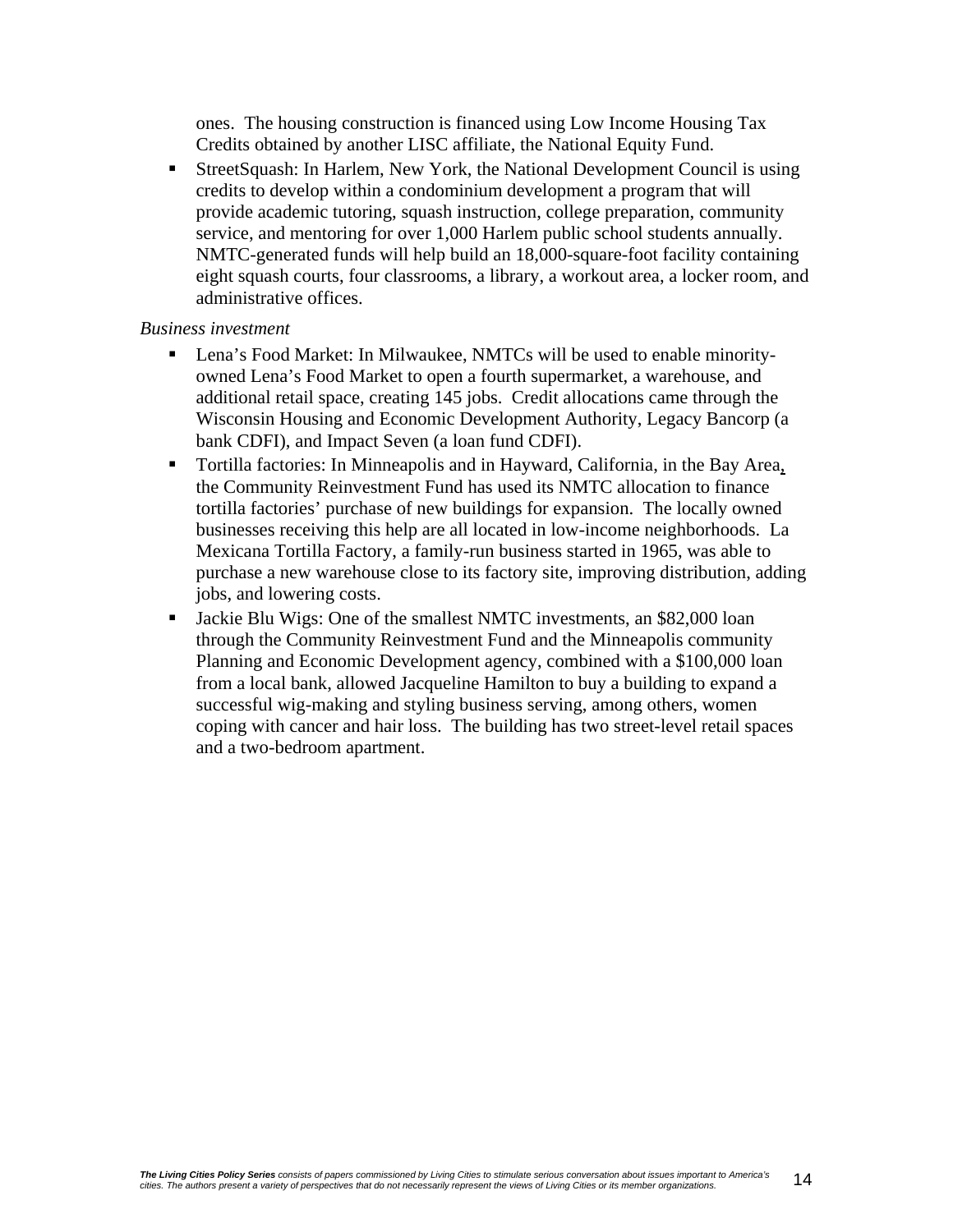# **APPENDIX B: IMPLEMENTATION DETAILS**

The Treasury Department has attempted to bring together the poverty-alleviation and economic-development aims of the NMTC by combining flexible eligibility with more and more carefully directed allocation procedures. Treasury's Office of Tax Policy and the IRS have written regulations and guidance that provide a good deal of flexibility in how credits can be used. Simultaneously, the CDFI Fund has favored applicants serving the most distressed communities; providing the most concessionary terms of investment (including equity investments); and making investments that provide permanent jobs or critical services (e.g., health care and schools) for low-income people or residents of lowincome communities.

# **Making the NMTC flexible**

In the transition from idea to statute, the Credit's precise language acquired some baggage that had the potential to sharply limit its effectiveness if interpreted too strictly. For example, the statute requires that "substantially all" QEIs invested in a CDE must be invested in QLICIs for the seven-year period of the credit (and specifies that this condition is to be considered met if 85 percent of the assets of the CDE are so invested). Substantial recapture penalties can result if this requirement is not met. In 2001 Michael Barr, formerly Deputy Assistant Secretary of the Treasury and one of the authors of the Credit, urged the Treasury to:

*… provide for start-up and phase-down periods during which NMTC proceeds—or returns from prior investments—do not need to be invested in qualified businesses; and … measure compliance with the "substantially all" rule and the qualified business requirements at the time of investment.*<sup>26</sup>

Today, the "substantially all" rule does continue to create problems for venture-capital investments and working-capital investments in small businesses, in both cases because repayment is likely in fewer than seven years. But regulations have provided some flexibility in the calculation of the test, by providing a phase-down period in the seventh year, and by providing a period for correction.<sup>27</sup>

Some were also concerned that an investment would be subject to recapture if a business that had clearly qualified as a QLICB on the date of the investment ceased to qualify later in the seven-year period. Given that recapture would include the Credit, interest and penalties for *all* the preceding years, this would have made investors extremely wary, especially of non–real estate investments.<sup>28</sup> Treasury ruled however, that it was sufficient for investors to have a "reasonable expectation" that an activity qualified as a QLICB at the outset, opening the door to a fuller use of the Credit.<sup>29</sup>

In a somewhat different vein, although the statute focused on equity investments, those interested in using the NMTC soon became interested in the possibility of a leveraged model similar to ones that had been developed for the LIHTC. In such a leverage structure, an equity investment by one party in a conduit limited-liability corporation (LLC) is combined with a debt investment by the same or additional parties. The conduit LLC makes the equity investment in the CDE, which then makes the QLICI. This model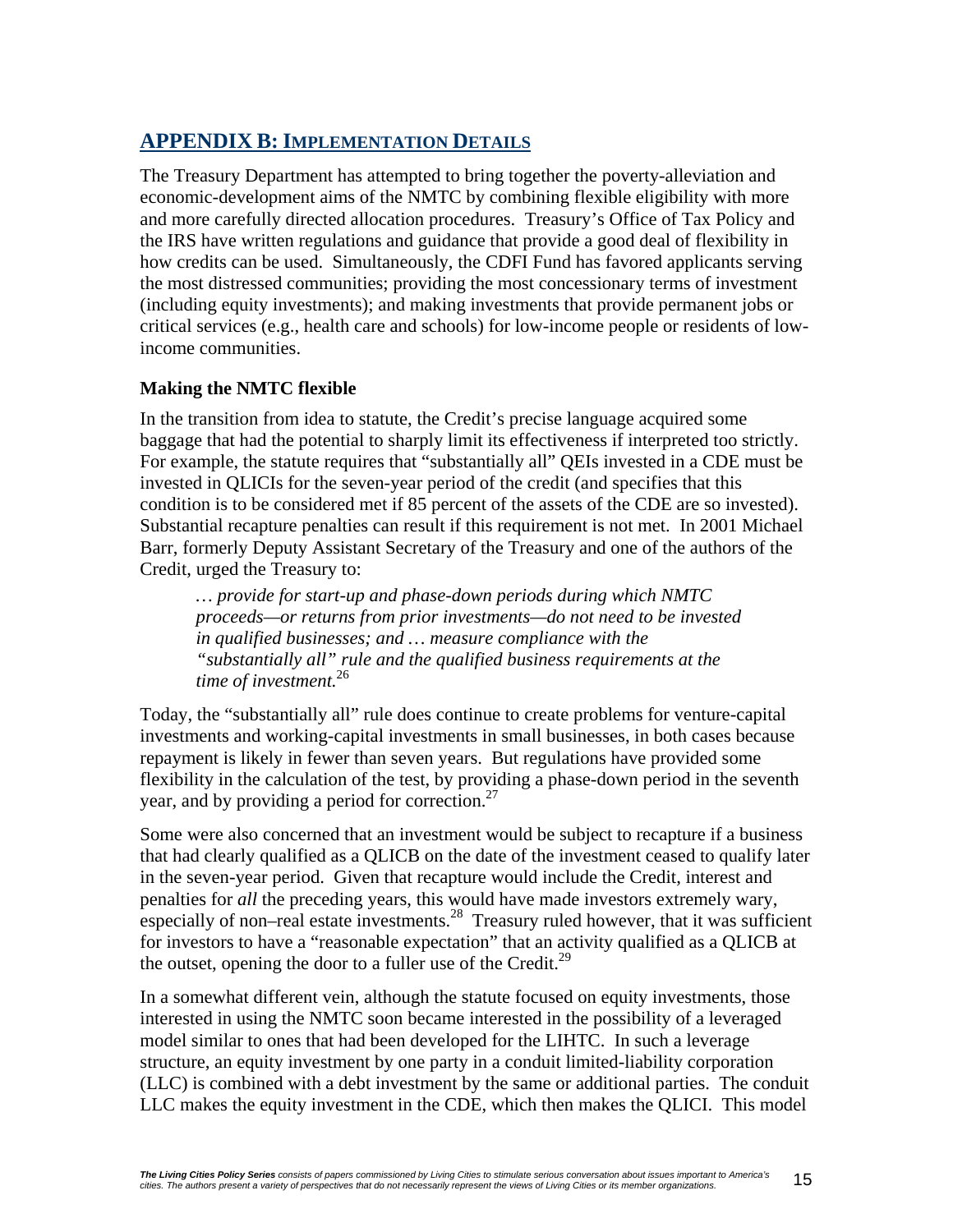had the potential to attract additional investors and also the potential to augment equity resources with additional debt capital. For example, a leverage structure would allow a nontaxable entity such as a foundation, government entity, or pension fund to make a debt investment (frequently on concessionary terms) in a community development project while at the same time an equity investor could receive credits equal to almost its entire investment.30 A leverage structure could also accommodate investors unable or unwilling to make equity investments, including community banks.

It was initially unclear whether the IRS would allow a leverage structure. It did so,  $31$ although the notice was issued after the due date of applications for the first round of allocations.

The IRS and Treasury have acted similarly with respect to other issues. This does not mean that all questions are answered immediately or in the manner that users of the NMTC might prefer. For example, guidance on the "targeted populations" amendment of 2004, whose implementation turned out to be more complex than expected, was not issued until July 17, 2006, $32$  and is expected to change again before it becomes a final regulation. But both Treasury and the IRS have been willing to work with the NMTC's users to make the Credit as flexible and manageable as possible within the context of a complex and occasionally quite strict statute.

#### **Focusing the NMTC on Underserved Communities**

The CDFI Fund has attempted to focus allocations on activities that provide maximum benefit to low-income neighborhoods and populations and that otherwise might not be able to attract investment at a reasonable price. It has been able to provide such direction because the strong demand for credits.

The Fund's primary tools have been:

- The Allocation Application, which has undergone significant refinement over the course of the five rounds of allocations;
- The process by which applications are rated and ranked;
- The Allocation Agreement, which holds applicants to the promises they made in their applications; and
- The CIIS, under which allocatees must report all investments (in substantial detail concerning, e.g., the investee and terms of investment; and jobs, facilities spaces, housing units or real estate created) for monitoring purposes.

The Allocation Application consists of four main sections covering Business Strategy, Community Impact, Management Capacity, and Capitalization Strategy. The first two ask an applicant to describe what it intends to do with an allocation, where, and to whose benefit. The last two cover the applicant's ability to carry out what it says it will do (e.g., the applicant's track record in conducting the kinds of transactions and serving the kinds of communities proposed, as well as managerial capabilities), and ability to raise the capital needed to make use of the credit. Starting with the third round, the application review process has placed greater weight on the Business Strategy and Community Impact sections. In the fifth round, applicants who receive a passing grade in all four categories will be ranked only on their Business Strategy and Community Impact ratings.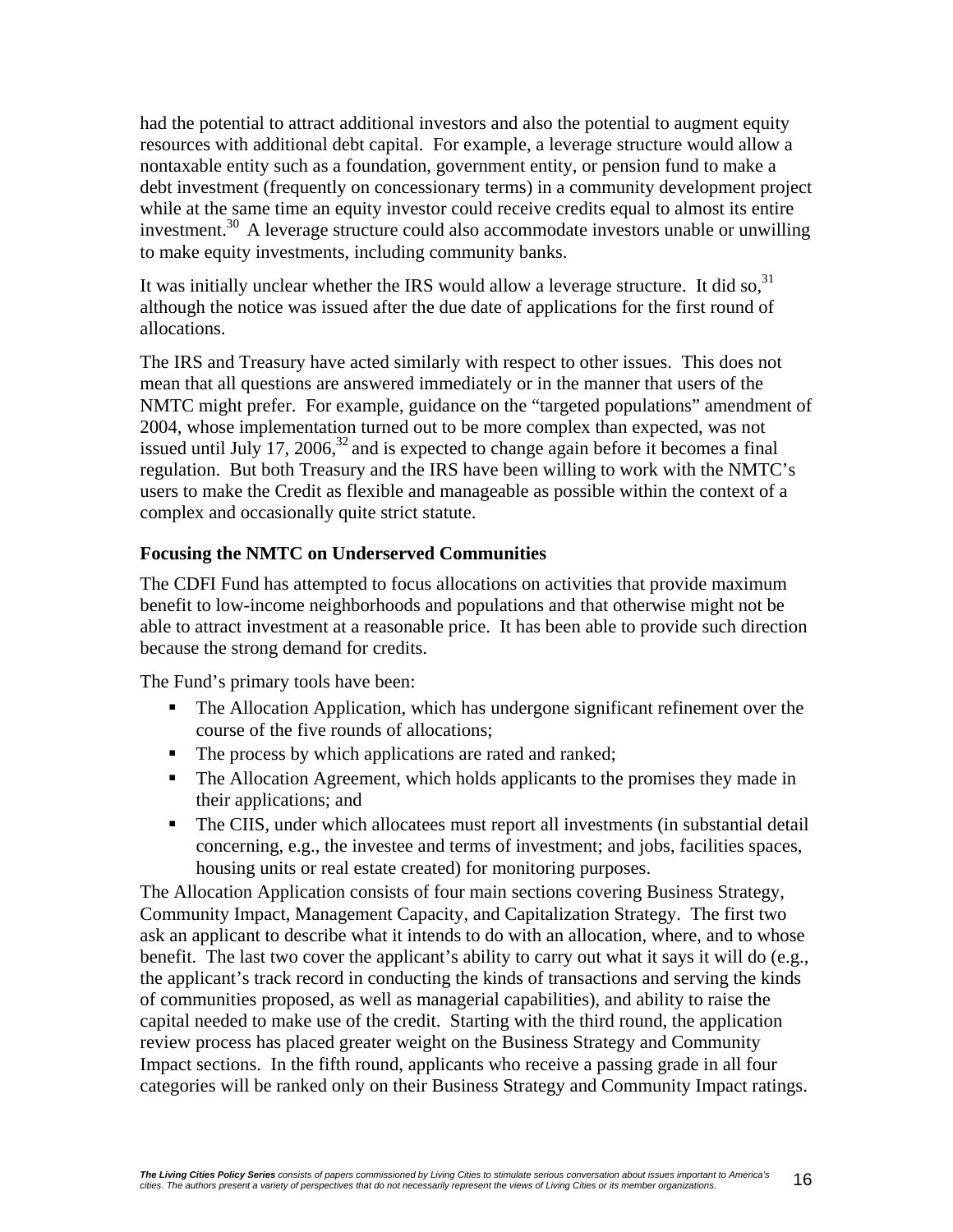It is in the "tips" the Fund provides to applicants that the Fund's intentions appear most clearly. For example, Questions 16 and 17 on the Round 5 application<sup>33</sup> (in the Business Strategy section) ask about the applicant's intent to use the NMTC to supply equity or substantially concessionary debt terms, and demand considerable detail. An accompanying tip tells applicants that they will "score better to the extent they commit to provide equity or equity-equivalent financing; greater interest rate reductions on their debt; and/or a higher number of flexible/non-traditional rates and terms." The tip goes on to remind applicants (in bold type) that the Allocation Agreement will hold them to their promises.

In the Community Impact section, a general tip states that:

*An Applicant will generally score well under this section to the extent that: a) it is working in particularly economically distressed or otherwise underserved communities; and b) it shows demonstrable community development and economic impact.* 

Later tips state that applicants that agree to make at least 75 percent of the dollar amount of their investments in exceptionally distressed communities<sup>34</sup> will score better (and that applicants will be held to their word), and that:

*Applicants that can quantify and support specific indicators for expected community development impact for Low-Income Persons or residents of Low-Income Communities, over and above general economic impacts in Low-Income Communities, will score more favorably.* 

Applicants are also asked whether they will, for example:

- Create or maintain jobs for low-income persons or residents of low-income communities;
- Increase wages for such persons; or
- Finance or assist businesses owned by residents of low-income communities, lowincome persons, minorities, or women, or that provide childcare, health care, educational or other benefits, or asset creation for low-income persons or communities.

They are then asked to describe such benefits in both number and methodology. They are also asked whether their activities will "be coordinated with local community plans or local government planning efforts," and to explain such coordination in some detail.

Cognizant from the start about concerns that the allocation process would be highly political, the Fund has worked to keep it objective<sup>35</sup> while gradually tightening the application's focus. There are some indications that its efforts have been successful. For example, 62 of the 63 allocatees in Round 4 indicated they would meet the 75 percent test of investments in especially disadvantaged communities, with 56 stating that 90 percent of their investments would be in such communities, including 42 that said 100 percent of their investments would be in such communities. Going beyond the "substantially all" safe harbor of 85 percent, 58 of the 63 Round 4 allocatees said they would invest at least 95 percent of their QEI dollars in QLICIs. And all allocatees said they would provide equity or concessionary debt, with many promising interest rates of 500 basis points below standard, no fees, high loan-to-value ratios, relatively low debt service coverage requirements, and structures that infuse equity into projects and businesses in year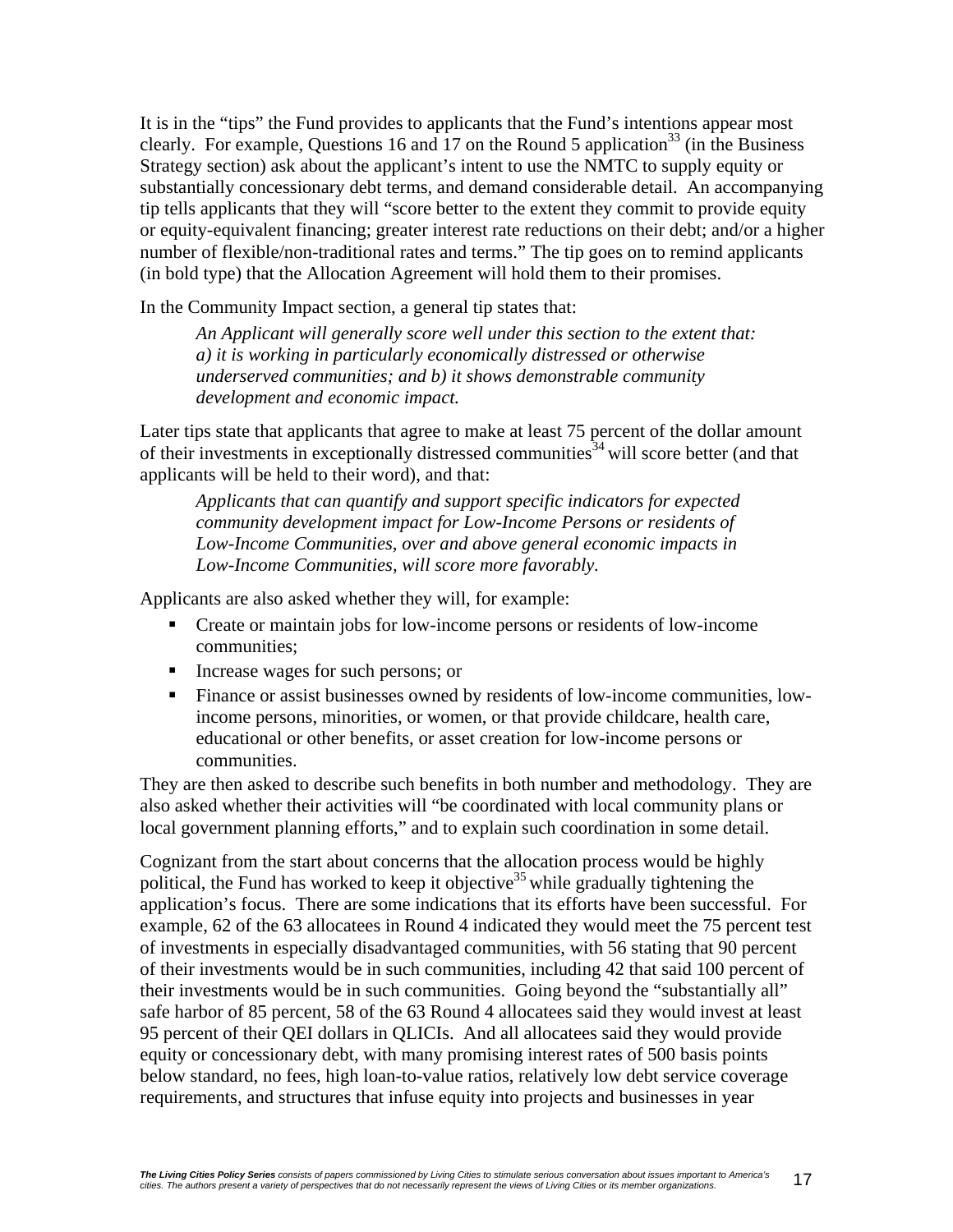seven.<sup>36</sup> It is difficult to compare these results with past allocation rounds (in which comparable questions were not asked or from which information has not been made available), but anecdotal evidence suggests that targeting and financing terms have both improved from early to later rounds.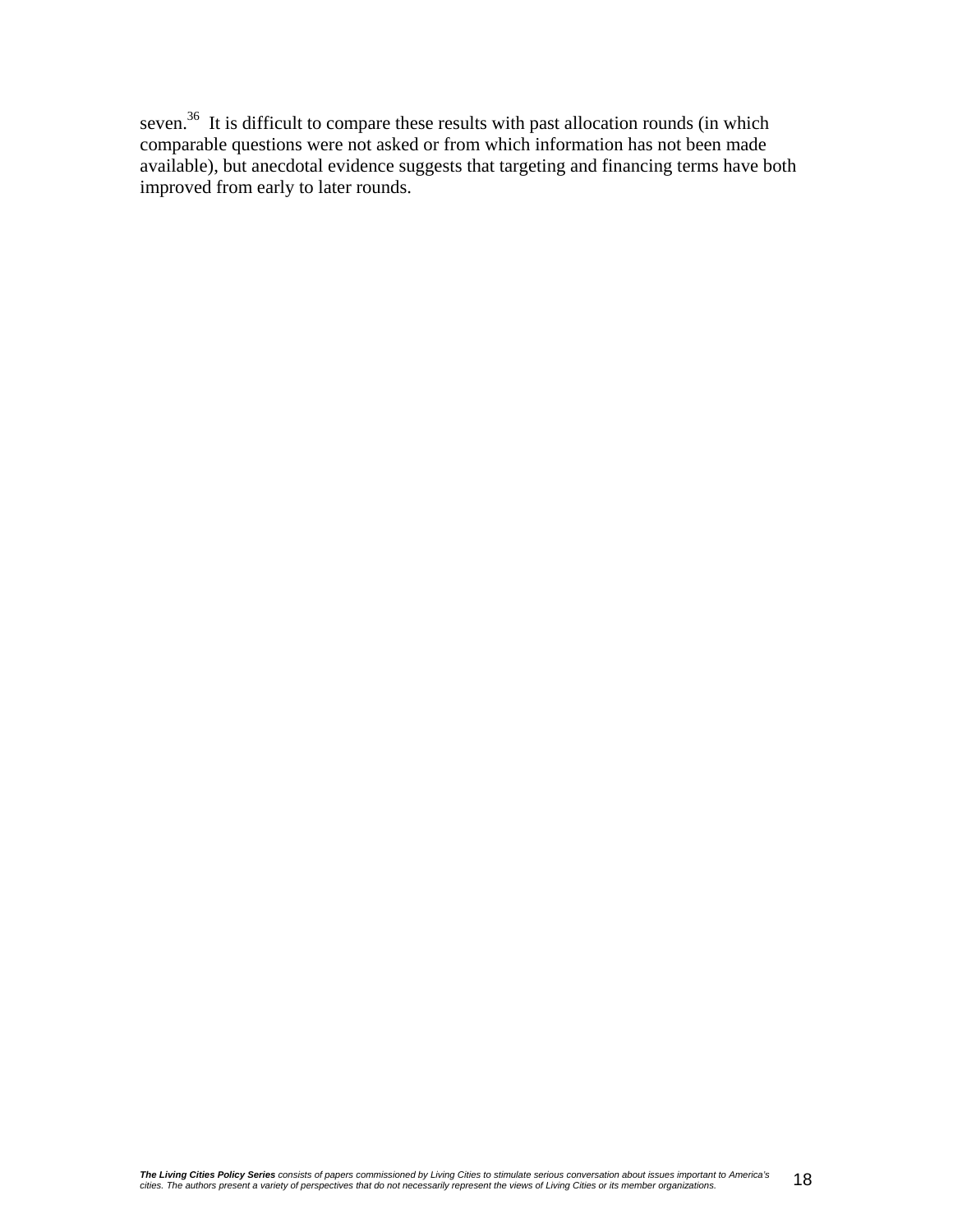# **APPENDIX C: ADDITIONAL ISSUES RAISED BY THE NMTC**

While it is too early to evaluate the NMTC fully, potential modifications have begun to surface that are worth keeping in mind as additional data become available. For example, would it make sense to modify the prohibition on the use of credits to support businesses engaged in development of intangibles, such as software development and web design? $37$ Two areas deserving particular attention are the NMTC's current "real estate tilt" and the balance in allocations between CDEs with mission-driven parents and those without them.

# *A. The NMTC's "real estate tilt"*

Several aspects of the NMTC, in particular its complexity and recapture rules, have tended to focus most of the investment it generates on real estate, where individual investments are usually large and the likelihood of recapture reduced. The success of "twinning" NMTCs with federal and state historic-preservation tax credits has added to this tilt.

The situation is not as extreme as initial Fund descriptions of Credit usage made it appear.38 As the New Market Tax Credit Coalition's report points out, a significant portion of NMTC real estate investment is in community facilities and manufacturing and industrial facilities, and in many retail projects credits are used to lower rents to levels that local small businesses can afford. Moreover, while the CDFI Fund's report on investments through 2004 found that 76 percent were in real estate, 32 percent of the Round 4 allocations were slated to be used to finance or support loans to businesses or investments in them. Several presentations at the December 2006 conference of the New Markets Tax Credit Coalition suggested that investors are growing more comfortable with revolving pools of shorter-term business loans administered by familiar CDEs.

Nevertheless, it has proven difficult to use the NMTC to provide businesses with working capital and equipment loans, and even harder to use it for venture-capital investments.

Over the past several years, the New Markets Tax Credit Coalition has made several attempts to develop revisions to the statute and regulations to make it easier to use the Credit for smaller, shorter-term loans and venture-equity investments. So far, the Coalition has been unable to develop a consensus. On the one hand this is because attempts to shorten the recapture period, even for limited types of investments, are expensive in budgetary terms (which would reduce the chances for passage). On the other, they would seem to contradict the NMTC's goal of encouraging long-term investment. Many participants are also reluctant to add complex revisions to an already complex program.

Cities in particular should consider whether the real estate tilt is in fact undesirable. Would the NMTC be more valuable if a larger proportion of the limited credits available were directed toward shorter-term business investment, including venture capital?

#### *B. The balance in allocations between CDEs with mission-driven parents and those without them*

There has been substantial debate throughout the NMTC's history as to whether or not mission-oriented entities (mostly nonprofit organizations, but also some banks certified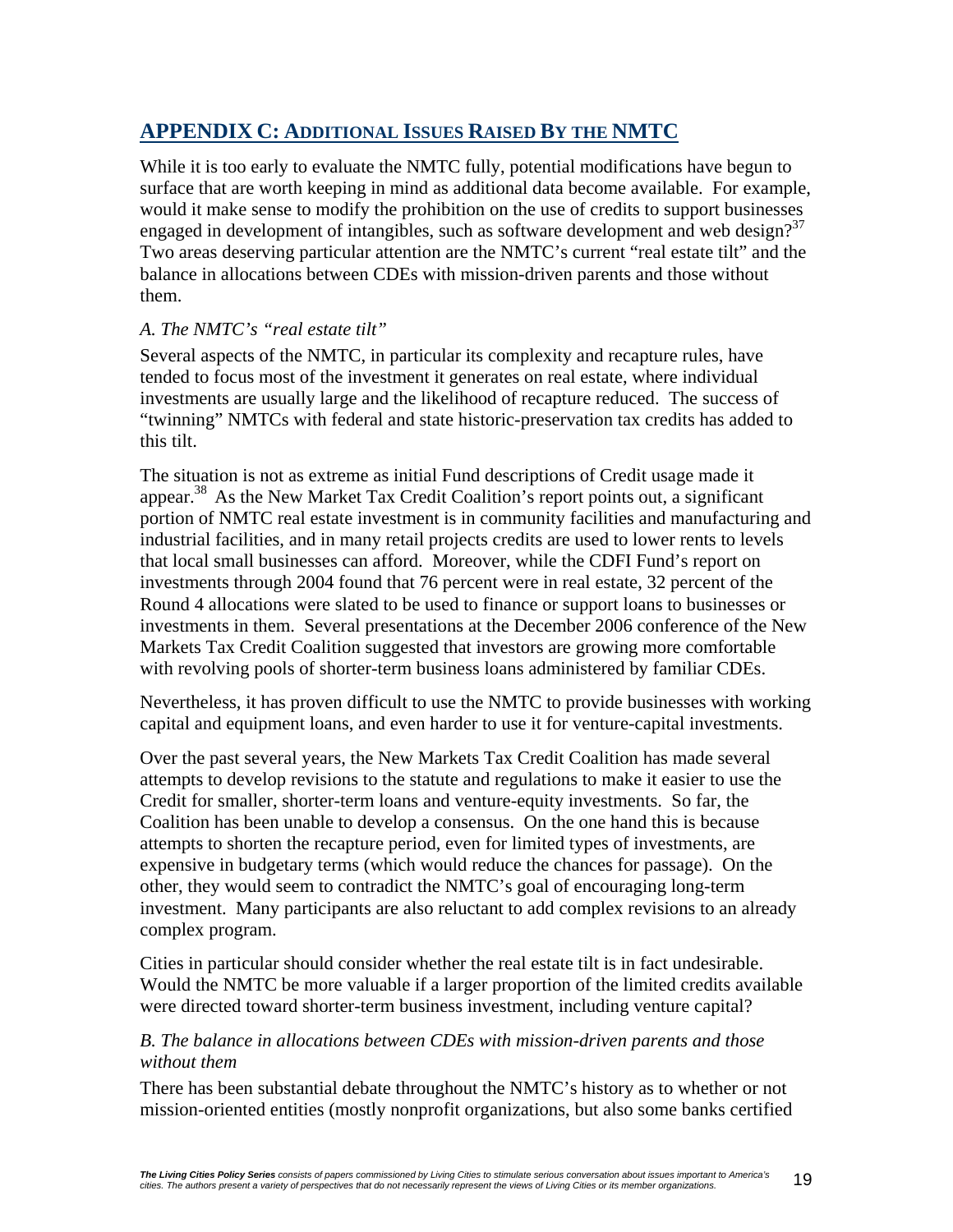as Community Development Financial Institutions) can use credits better on behalf of their communities than entities without a mission-oriented parent (such as most banks and investment partnerships). Through the first four rounds, 48 percent of allocations (for 51 percent of the funds) have gone to CDEs with for-profit parents; 44 percent of allocations (for 39 percent of the funds) have gone to CDEs with mission-oriented parents; and 9 percent of the allocations (for 10 percent of the dollars) have gone to public entities such as municipalities or city agencies. Most for-profit parents of CDEs have been banks, but in Round 4 twenty other types of for-profit entities, mainly developers and investors in real estate, received allocations totaling \$1.112 billion.<sup>39</sup>

Exactly what this means for community impact is unclear. CDEs with both for-profit and mission-driven parents have invested in QLICBs with both for-profit and nonprofit developers or owners. While the CDFI Fund has consistently refused to create any sort of preference for entities with mission-driven parents, such entities have continued to compete successfully for allocations. In addition, for-profit and nonprofit parents have often worked together. A recent example is Merrill Lynch's statement that its entire \$93 million Round 4 allocation will be invested through nonprofit CDFI loan funds that have been rated on their financial strength and impact.<sup>40</sup>

Over the years of the Credit's existence, however, a number of commentators have voiced concern that an insufficient proportion of the allocations were being made to mission-driven entities, and that the lack of such allocations would reduce the credit's effectiveness in community-based economic development and poverty alleviation.<sup>41</sup>

The question for cities is whether it matters to whom the allocation is made, as long as the process aims at the right outcomes and is transparent, accessible and fair. Will cities want to control their own allocations to a greater extent? Cities that themselves received early-round allocations often found it difficult to both receive and use credits. Nevertheless, some have continued to apply, and in Round 4 Chicago and the Seattle and Philadelphia Housing Authorities received allocations.

Or will cities benefit from the competition of other parties to invest in their underserved neighborhoods and the flexibility of non-public administration of the Credit? Will they find that in fact their communities benefit more or differently when allocations are administered by mission-driven entities? Does it matter whether an allocatee's service area is local, regional, or national?

Some of the ways in which cities can make sure that NMTC investments are consistent with their plans and further their goals are by:

- Ensuring that allocatees whose service area includes the city know the city's interest in the NMTC and its needs, including any stalled projects. (Allocatees service areas are published with the notification of awards by the CDFI Fund and are also available on the New Market Tax Credit Coalition's Web site.)
- Funding local CDEs to do the market analysis and technical work necessary to file a successful allocation application that reflects city priorities.<sup> $42$ </sup>
- Making use of their knowledge of the LIHTC and familiarity with the entities that use it. Many of these entities are also working with the NMTC and would welcome city overtures.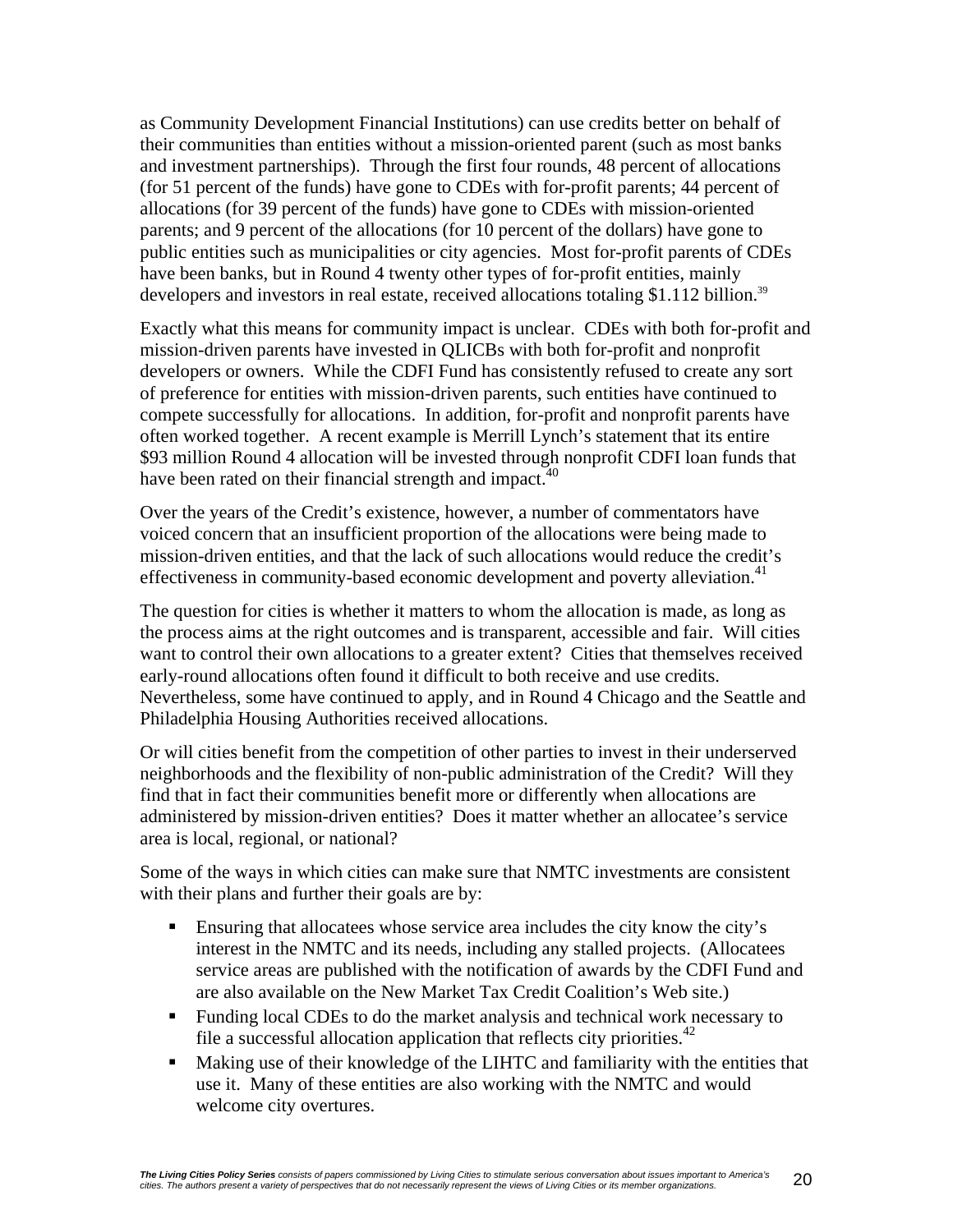**Brokering investments between from nonlocal allocatees in local CDEs, thereby** increasing the likelihood that the NMTC will be used in a manner consistent with the priorities of the city and its communities.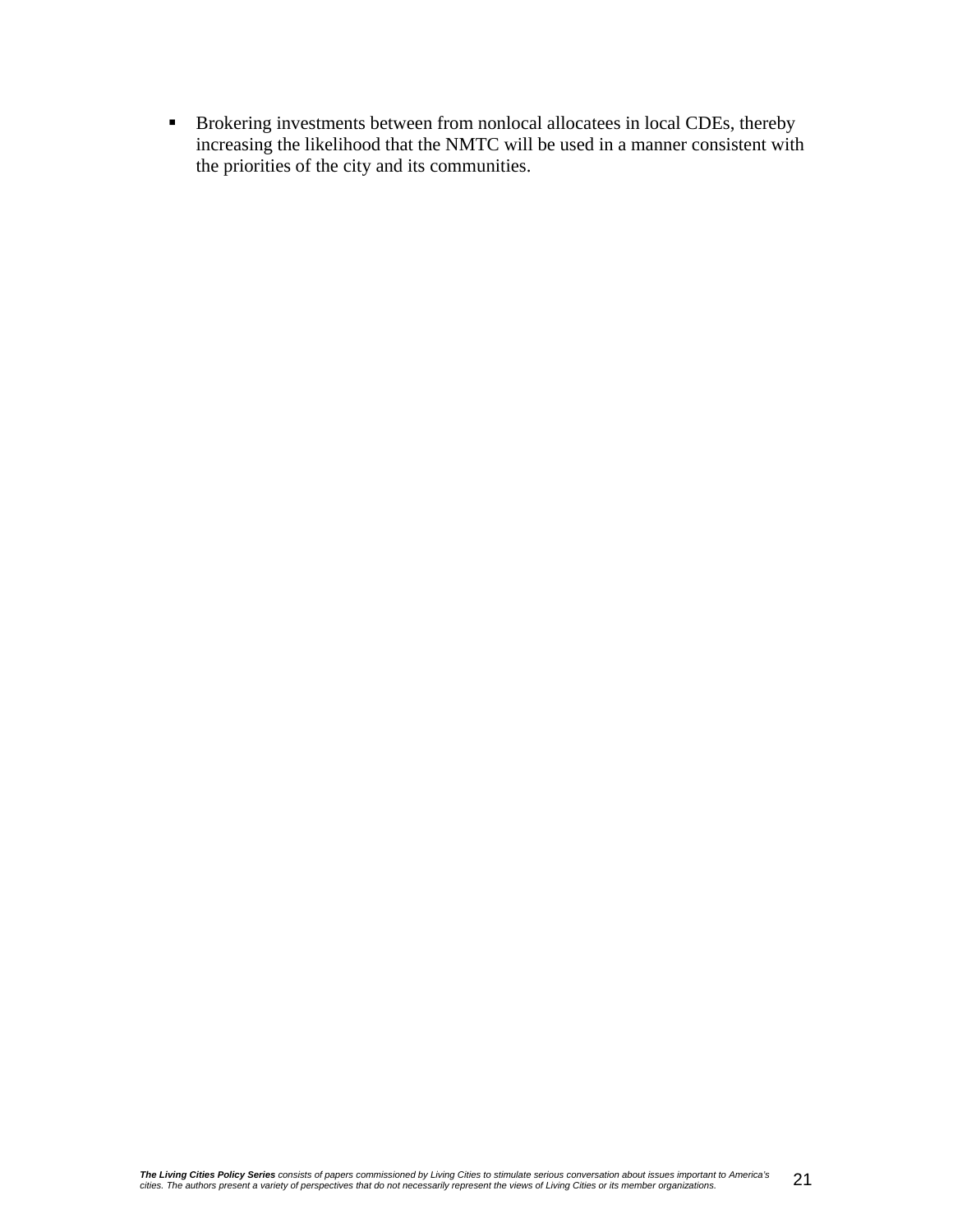### **Endnotes**

- $\overline{a}$ 1 The NMTC, codified as Section 45D of the Internal Revenue Code, was enacted as part of PL 106-554, the Community Renewal Tax Relief Act of 2000, signed by President Clinton on December 21, 2000. The extension was passed as PL 109-432 (2006), Sec 102. Many of those who conceived of the Credit, together with users, investors and other interested parties, have come together as the New Markets Tax Credit Coalition, which advocated successfully for its extension. See http://www.newmarketstaxcreditcoalition.org.
- 2 Current estimates place the actual cost of the \$18.9 billion in approved New Markets Tax Credits at 33 percent over 10 years or \$6.2 billion.
- 3 Community Development Financial Institutions Fund, "New Markets Tax Credit Program: Fourth Round (2006) Allocatees," available at http://www.cdfifund.gov/docs/nmtc/2006/2006%20Highlights%20Document%20(5-31-06)-Final-Final.pdf.
- 4 "The New Markets Tax Credit Progress Report 2006," New Markets Tax Credit Coalition, May 2006, available at http://www.newmarketstaxcreditcoalition.org. Calculations from Armistead, "New Markets Tax Credits"; "NMTC Allocation General Statistics Round III," published by the New Markets Tax Credit Coalition, available at www.newmarketstaxcreditcoalition.org; and CDFI Fund, *Fourth Round — 2006 New Markets Tax Credit Allocatees (Alphabetical)* available at http://www.cdfifund.gov/docs/nmtc/2006/Profiles%20Document%20FINAL\_alpha\_.pdf. By way of comparison, appropriations for the CDFI Fund's grant programs have never exceeded \$120 million, and are currently approximately \$50 million annually.
- 5 Over 1,200 entities have been certified as CDEs. Administration of the NMTC is the responsibility of two parts of the Treasury Department—the CDFI Fund, which certifies CDEs, allocates credits, enters into and enforces allocation agreements, and monitors the performance of allocatees; and the Internal Revenue Service, which is responsible for writing the regulations interpreting the tax code and enforcing tax compliance. These two parts of the Treasury, as well as the Office of the Assistant Secretary for Tax Policy, have worked together closely to develop regulations and policies that are consistent, workable and meet the goals of the statute.
- 6 The NMTC can also be used to provide "financial counseling and other services" to businesses or residents in low-income communities. In practice, however, only a small portion of the credits have been used this way, generally in conjunction with a debt or equity investment. In addition, credits can be used to make debt or equity investments in other CDEs and to buy loans from other CDEs.
- 7 In general, low-income communities are defined as census tracts with a poverty rate of at least 20 percent or a median income of 80 percent or less of the greater of the state-wide or metropolitan area median income (AMI). Tracts designated under certain other programs, such as Empowerment Zones, also qualify. Approximately 39 percent of census tracts, with approximately 36 percent of the U.S. population, are eligible. In 2004 the statute was amended to expand coverage to rural counties with high out-migration as well as low-population tracts and "targeted populations," and the 2006 extension also requires that regulations "ensure that non-metropolitan counties receive a proportional allocation of qualified equity investments."
- 8 More information about the Low Income Housing Tax Credit program is available in the Living Cities Policy paper, "Housing Incentives Stimulate the Private Sector," available online at www.livingcities.org.
- 9 National Development Council, "The Bronx Is Up!" available at http://www.nationaldevelopmentcouncil.org/secondary\_n/articles/displayonearticle2.aspx?ArticleType =0&ArticleID=178.
- 10 "The New Markets Tax Credit Progress Report 2005," New Markets Tax Credit Coalition, May 2005, available at http://www.newmarketstaxcreditcoalition.org, 19.
- 11 "The New Markets Tax Credit Progress Report 2005," 19.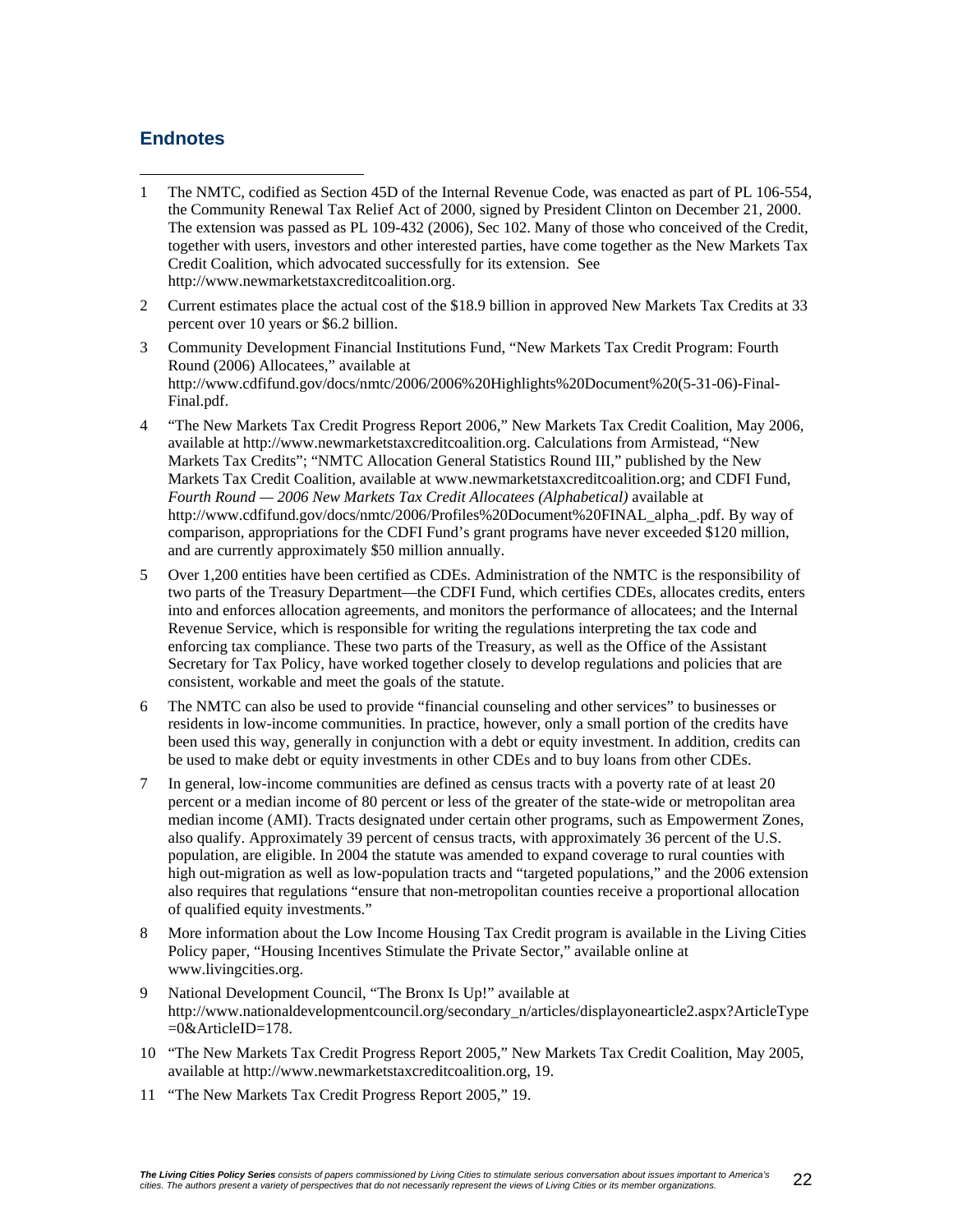- 12 Enterprise Community Investment, Inc., "East Baltimore Development, Inc." Available at http://www.enterprisecommunity.com/industryTaxCredit/structured\_fin\_subs/portfolio/eastbaltimore.h tml.
- 13 "Midtown Global Market: History," available at http://www.midtownglobalmarket.org/?q=about/history; and Cohen, Parker, Jonathan Rogers, and Carlos Espinosa, "Midtown Global Market and the Sears Building: Small Business Incubators and Public / Private Investment," May 8, 2006, available at www.macalester.edu/urbanstudies/studentpapers/documents/midtownglobalmarket.doc.
- 14 The Gulf Opportunity Zone Act of 2005 is federal legislation that was passed by Congress and signed into law by President Bush in December of 2005. This legislation provides for Federal Tax Incentives to areas affected by Hurricanes Katrina, Rita, and Wilma that were designated as warranting individual or public and individual assistance. http://www.mississippi.org/content.aspx?url=/page/3269&
- 15 The Government Accountability Office is required by statute to do three evaluations of the NMTC. The first evaluation, issued in January 2004, focused largely on regulations and intra-Treasury cooperation. (Government Accountability Office, *New Markets Tax Credit: Progress Made in Implementation, but Further Actions Needed to Monitor Compliance*, January 2004.) The second was issued in January 2007 and examined the results of the program to date, primarily from the perspective of investors. In the report, the GAO acknowledged that it is too early to fully evaluate the Credit's effectiveness, including its impact on communities. (Government Accountability Office, *New Markets Tax Credit Appears to Increase Investment by Investors in Low-Income Communities, but Opportunities Exist to Better Monitor Compliance*, January 2007.) The third report is due in January 2010. The CDFI Fund has just awarded a contract to the Urban Institute for what is intended to be an extensive, multiyear evaluation. (Remarks of Linda Davenport, Deputy Director of Policy and Programs, CDFI Fund, at the New Markets Tax Credit Coalition Annual Conference, December 14, 2006.)
- 16 Government Accountability Office, January 2007 report, pp. 16-18.
- 17 "Performance of the New Markets Tax Credit Program Through Fiscal Year End 2004," CDFI Fund, August 31, 2006, available at http://www.cdfifund.gov/docs/2006/083106CISSImpactdata.pdf.
- 18 "The New Markets Tax Credit Progress Report 2006," New Markets Tax Credit Coalition, May 2006, available at http://www.newmarketstaxcreditcoalition.org.
- 19 For example, a city may be able to make more effective use of the Credit's subsidy with low-interest debt than with grant funds, but the loan must be made to the right entity (a conduit LLC, not the CDE), with the right terms (e.g., no demand for collateral). Examples of programs that have been successfully used to augment or support NMTC investments include: Community Development Block Grants (including the Section 108 loan guarantee provision); HOME; tax-increment financing; bond financing; and state and local historic-preservation tax credits. (Conversely, some programs administered by the Economic Development Administration have not been used successfully, as they require a security interest in the property, which is not feasible under the NMTC structure.) Using these programs successfully requires a level of experience and sophistication with economic development tools that may not be present in all cities. Interviews with David McGrady, City First, (January 5, 1007); Robert Poznanski and Benson Roberts of Local Initiatives Support Corporation (January 12, 2007). E-mail from Joe DeHaven, Indiana Bankers Association (January 11, 2007).
- 20 Because all debt repayment from the QLICB must flow through the CDE to investors, gross receipt taxation at the CDE level can result in less of the NMTC's subsidy going to the QLICB, making an investment in that city less attractive than an investment in a city that taxes unincorporated businesses on net income.
- 21 Because the NMTC lacks a legislative history, its precise purpose has been the subject of substantial debate. In announcing President Clinton's original NMTC proposal the Administration stated that "Businesses in our nation's inner cities and isolated rural communities often lack access to equity capital to grow and succeed. For the FY2001 budget, the President proposes a major expansion of his effort to help attract new capital to these businesses through tax credits for equity investments." ("FY2001 Budget & New Opportunity Agenda Expands the Administration's Commitment to New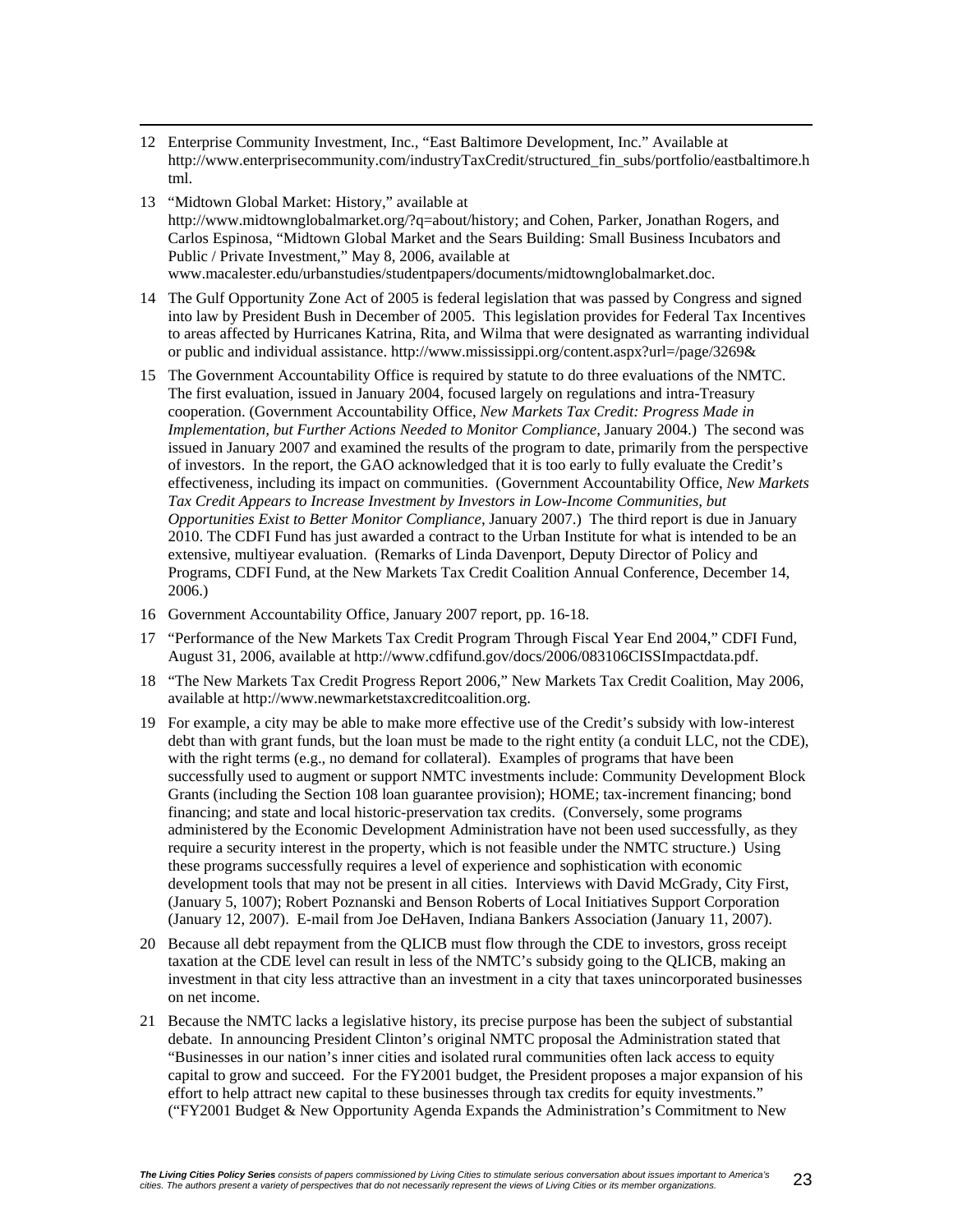Markets and Bringing People into the Economic Mainstream," available at http://clinton4.nara.gov/WH/New/html/20000113\_1.html.)

 While the president emphasized that the credits could be used for a wide range of business activities, the focus was clearly on private equity investments for businesses in underserved communities, with the assumption that jobs and economic development would follow. The statutory language itself provides additional focus, particularly in its definitions of "low-income community" and "qualified active low-income community business" and the requirement that credits be allocated to CDEs, although as several commentators have pointed out, these requirements are relatively broad. Michael Barr, one of the NMTC's architects, has emphasized its market orientation:

 *By leaving investment decisions in the hands of locally-based market participants, the NMTC is structured to be quite flexible. Investment funds will compete for tax credit allocations, raise private funds, and then use these funds to invest in or provide loans to local businesses located in lowerincome communities.* (Barr, Michael, "Access to Financial Services in the 21st Century: Five Opportunities for the Bush Administration and the 107th Congress," at http://www.brookings.edu/es/urban/capitalxchange/article4.htm.)

 While acknowledging this history, other commentators have asserted that the Credit in fact has a more direct poverty-alleviation goal, which they interpret as meaning that the credits "should not be used to subsidize activities that have a limited community economic development impact . . . [and] should not fund activities that would have occurred without the subsidy." (Rubin, Julia S and Gregory M. Stankiewicz, "The New Markets Tax Credit Program: A Midcourse Assessment," in Community Development Investment Review (2005) available at

http://www.frbsf.org/publications/community/review/122005/article1.pdf.) To others, the critical question is whether the Credit will empower "community residents—generally in the form of not-forprofit, community development organizations or small businesses—to plan for and determine the future of their neighborhoods, and to address the most pressing development needs. . . . [and to] build social capital." (Armistead, P. Jefferson, "New Markets Tax Credits: Issues and Opportunities," (2005) available at http://www.prattcenter.net/pubs/nmtc-report.pdf.) Concerns such as these have also been reflected in occasional newspaper articles. (See, e.g., Frank, Ryan, "Blight-area tax breaks aid rich," The Oregonian, Nov 27, 2006.)

- 22 See Table S-6, Budget of the United States Government, Fiscal Year 2008, at http://www.whitehouse.gov/omb/budget/fy2008/summarytables.html
- 23 Primary supporters in the Senate have been Senators Snowe (ME), Rockefeller (WV), Grassley (IA) and Baucus (MT). In the House, Congressman Rangel of New York, who will chair the Ways and Means Committee, sponsored the initial NMTC legislation and has been a strong supporter along with a group of Members from more rural areas, such as Congressman Ron Lewis of Kentucky. See S1800 and HR3957,  $109<sup>th</sup>$  Congress,  $1<sup>st</sup>$  Session (2005), proposing a 5-year extension of the Credit.
- 24 "The New Markets Tax Credit Progress Report 2005" and "The New Markets Tax Credit Progress Report 2006." The New Markets Tax Credit Coalition Web site also has fact sheets highlighting specific types of investments, such as those in health care and small businesses.
- 25 Most notably Armistead, P. Jefferson, "New Markets Tax Credits" and *Community Development Investment Review of the Federal Reserve Bank of San Francisco*, Vol. 1, Issue 1 (2005), available at http://www.frbsf.org/publications/community/review/122005/index.html.
- 26 Barr, Michael, "Access to Financial Services in the 21st Century"
- 27 26 CFR §§1.45D-1(c)(5), (e)(6)
- 28 The regulations effectively provide that something can be a QLICB based on the percentage of gross income, services, or tangible property used by the entity in a low-income community. Calculation of both the gross income and services percentages can be difficult and, in particular, subject to changing conditions over a seven-year period. Real estate, on the other hand, stays in one place. This is likely a major reason, although probably not the only one (the sheer size of real estate investments compared to others is probably relevant), that the credit has tended to flow to real estate investments, especially in the early rounds. 26 CFR  $\S1.45D-1(d)(4)$